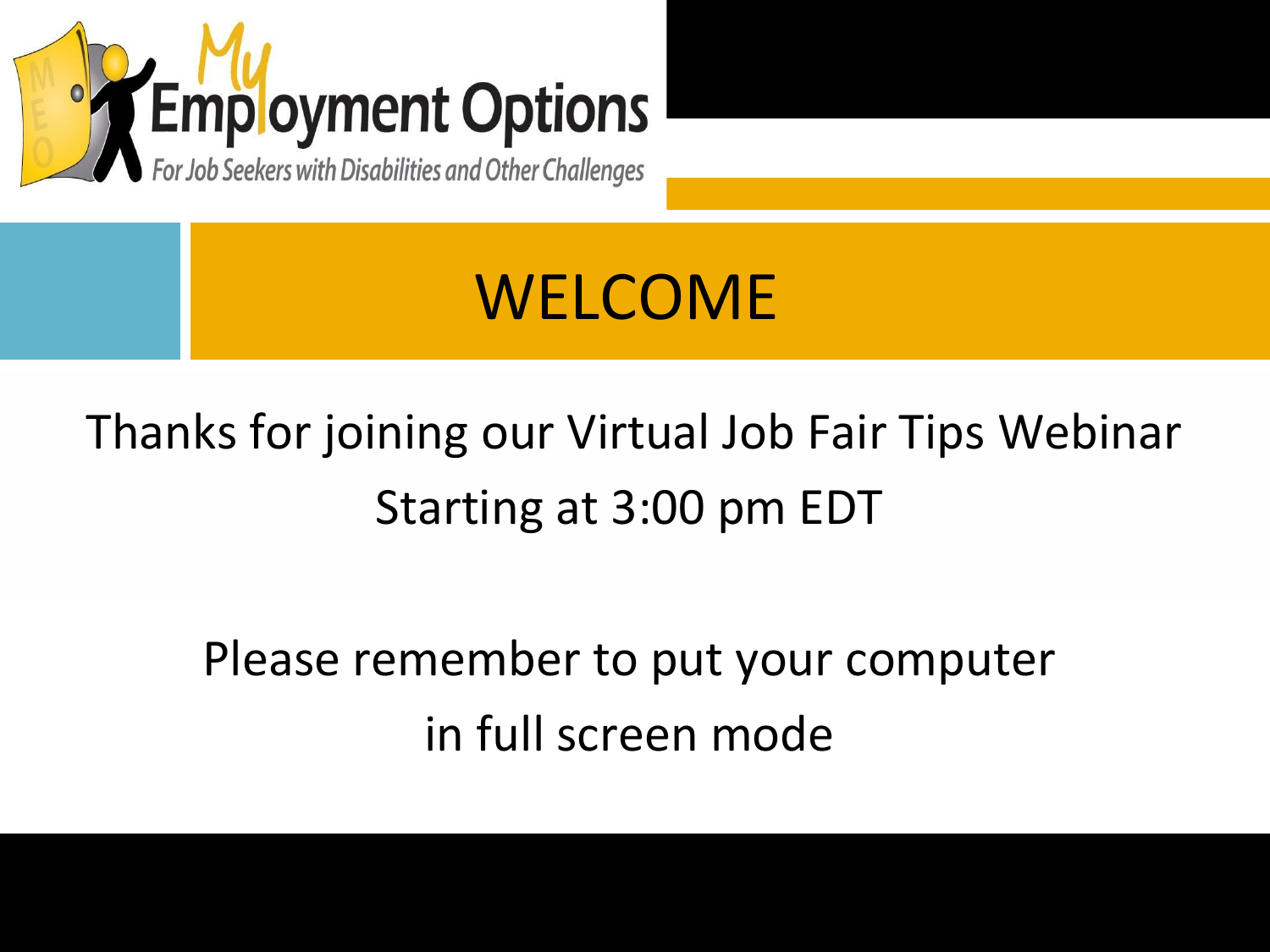

### Presenters



**Paula Vieillet** is the Founder of MyEmploymentOptions.

She has been helping people with disabilities find work for over 20 years and is the author of several career books.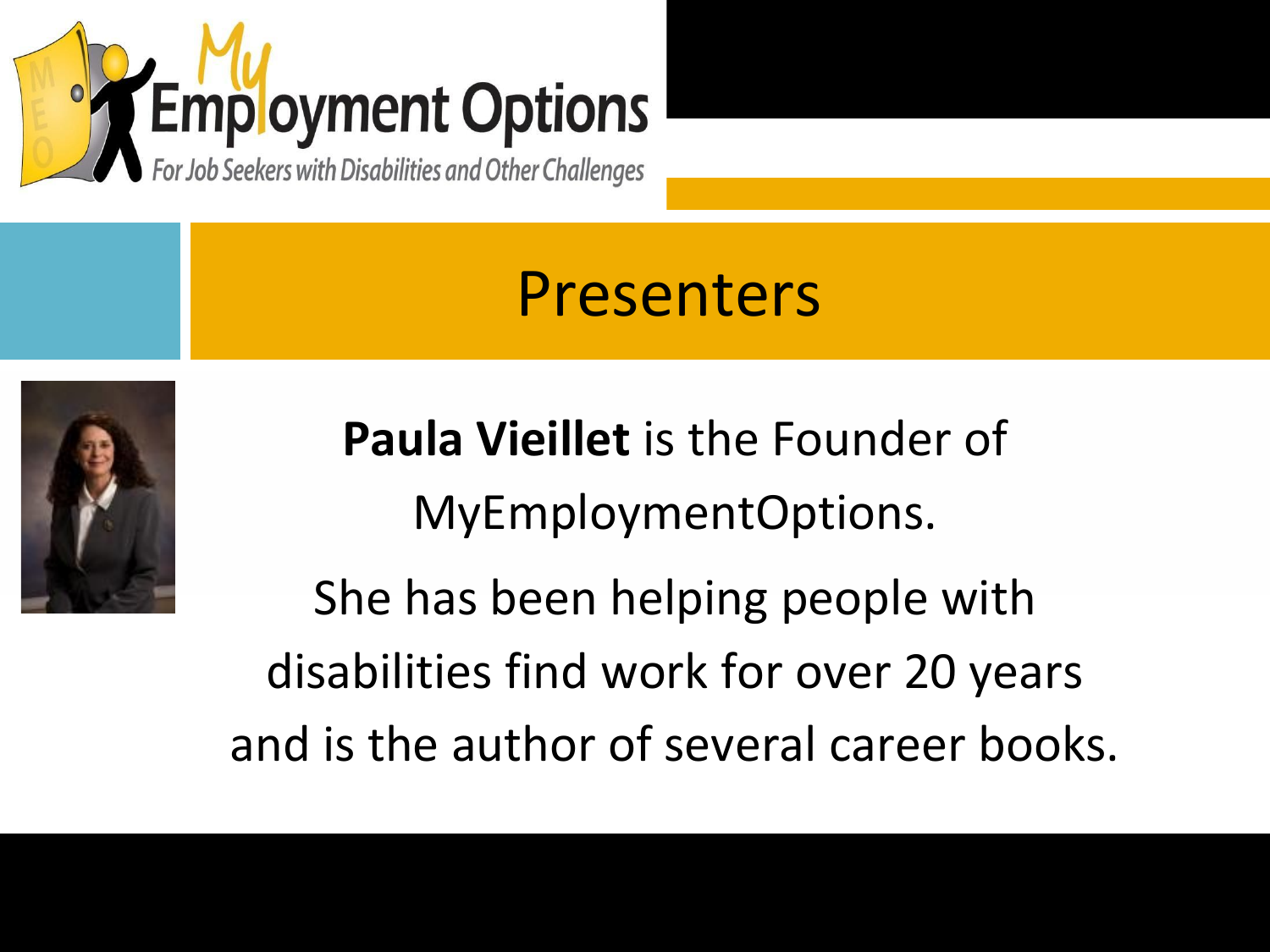

### Presenters



**Sarah Lind** has been an Employment Counselor here for almost 5 years. Sarah specializes in placing our clients in community employment across the nation.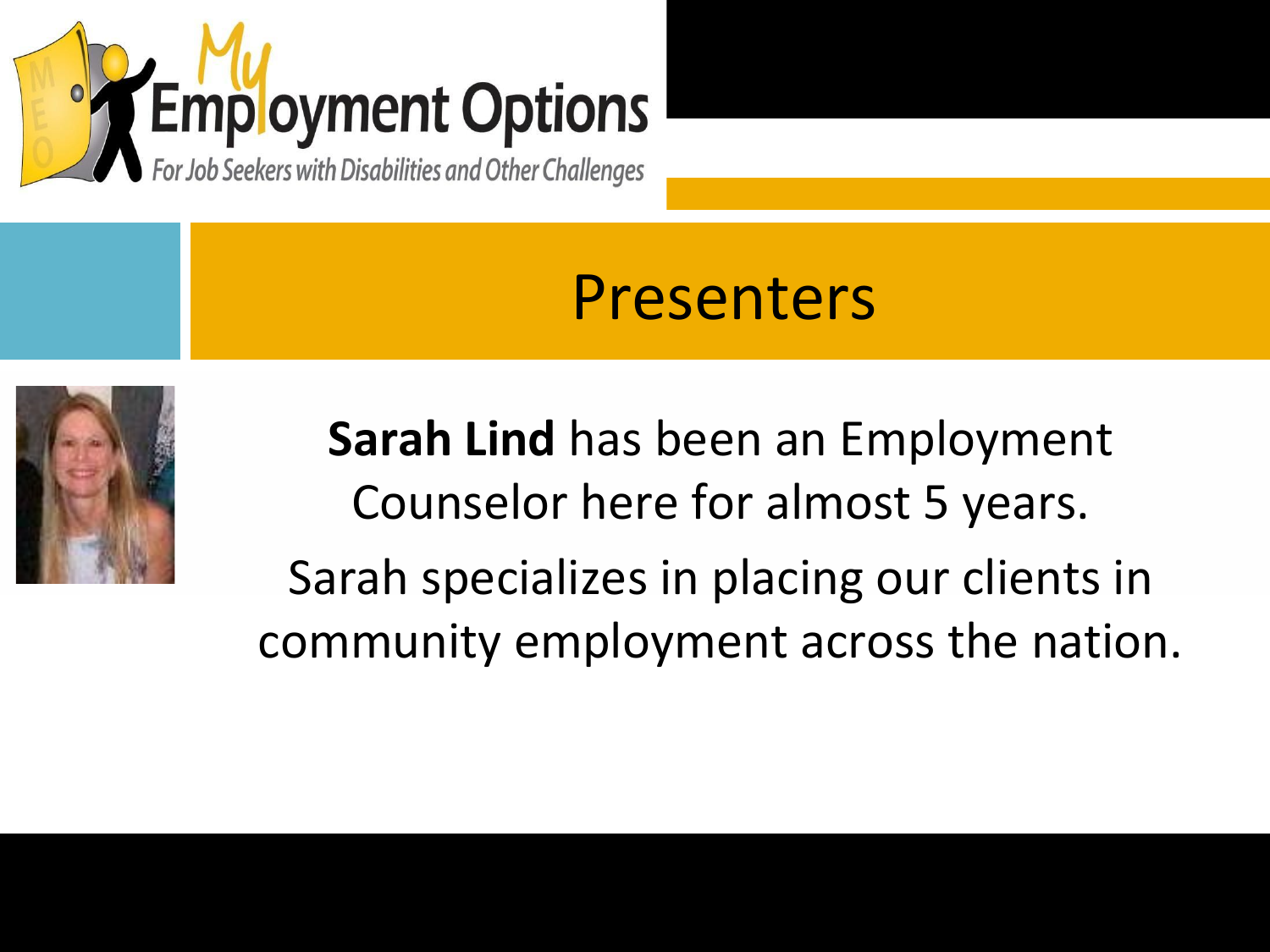

## October 8th Employers!



**Not A final list! Research each company before the Oct 8. Job Fair!** 

> **ABC Financial ACD Direct Anthem Asurion Bender Consulting Capital One Concentrix Convergys Department of Labor**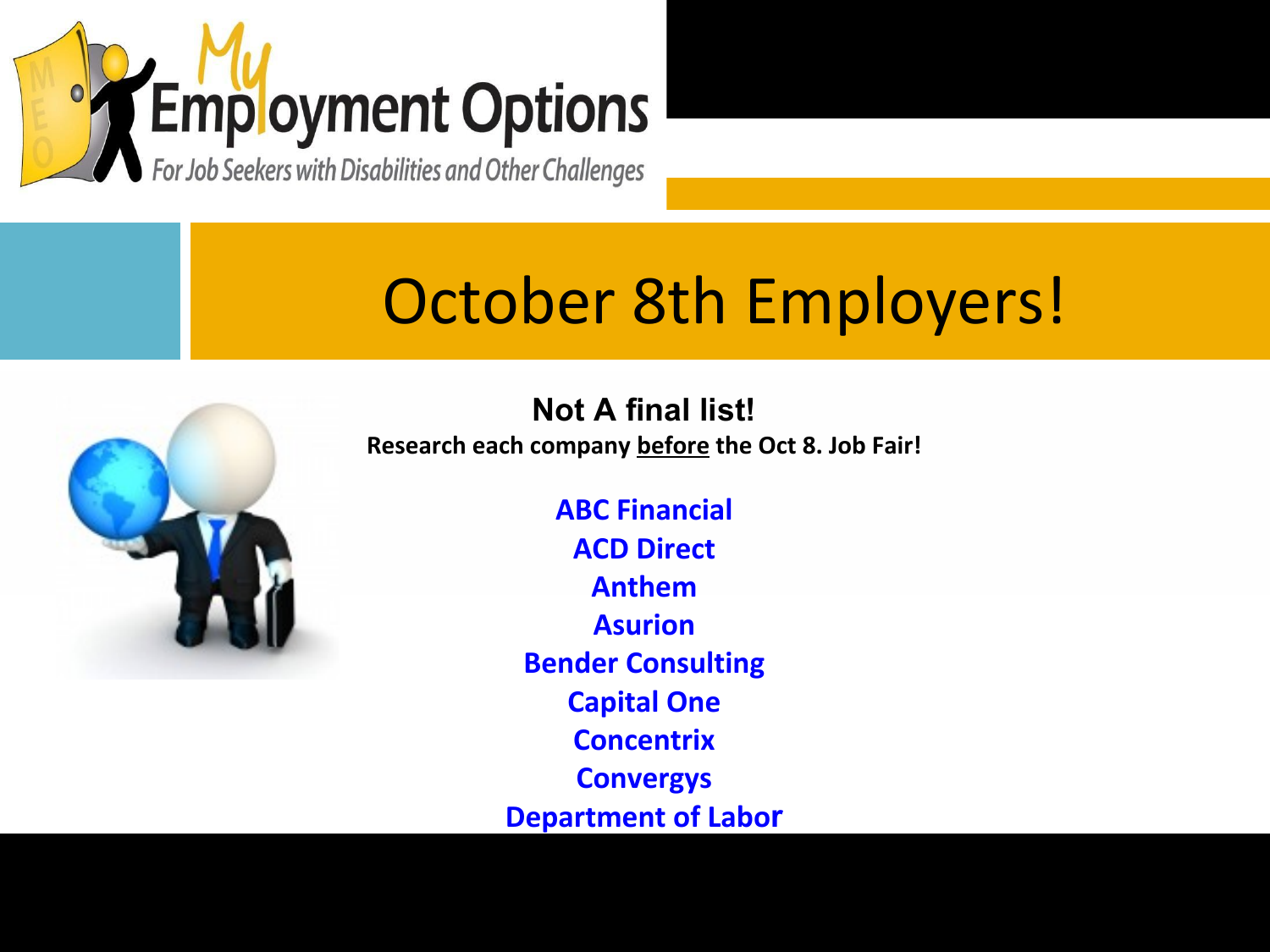

### October 8th Employers!

#### **EMPLOYERS ATTENDING** (not final list)

**Enterprise Holdings Pearl Interactive Network SC Contact Center Sutherland Sykes Teleflora Teleperformance TeleTech US Business Leadership Network (USBLN)**

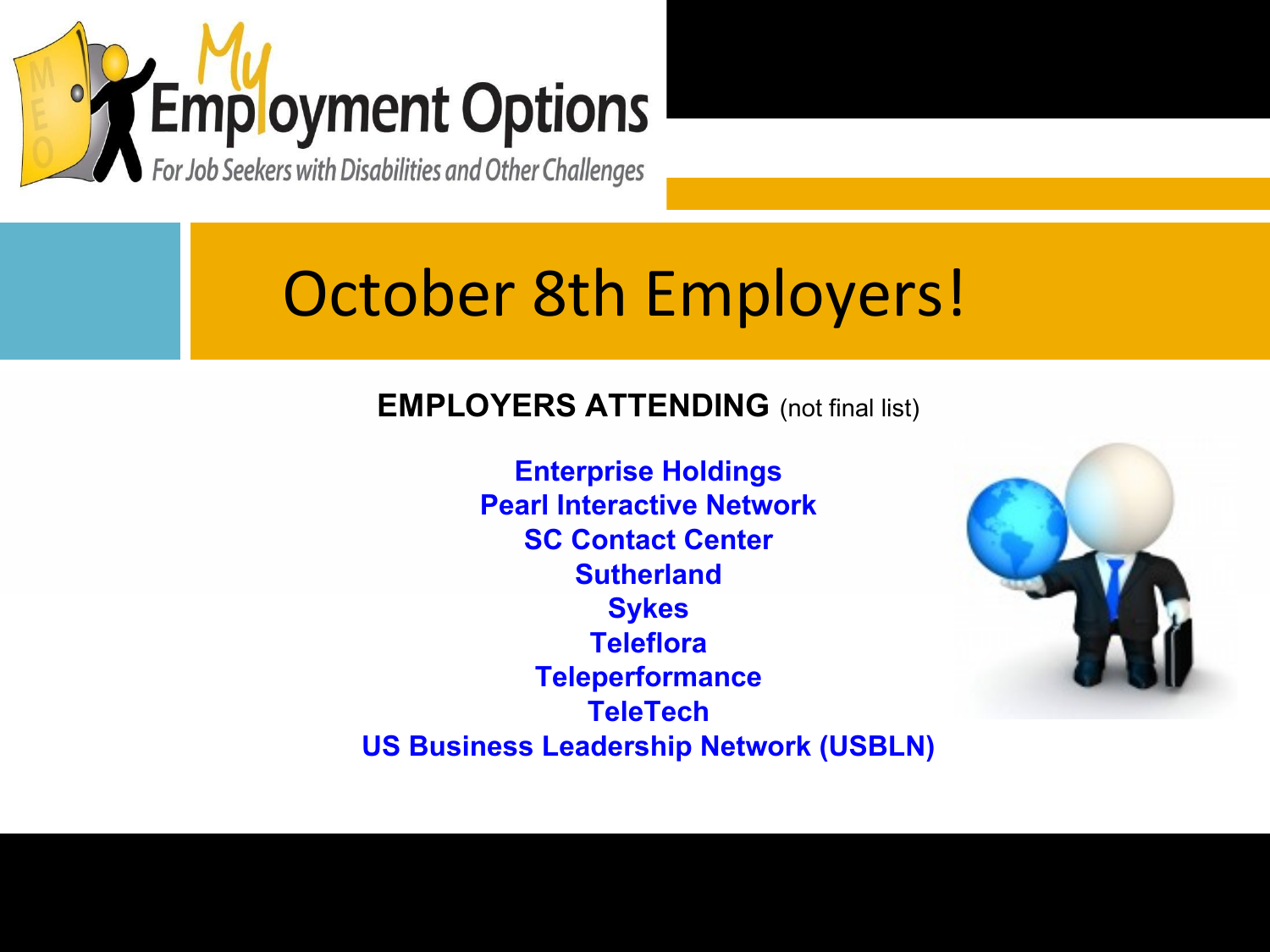# 2 Kinds of Job Fairs

- 1. Public chat rooms that you enter and start a conversation with the employer, with the option for private chat with employer. Our job fair on October 8 will be this type.
- 2. Sign up for one-on-one chat with employer.

Your preparation will be similar for each of these types of job fairs!

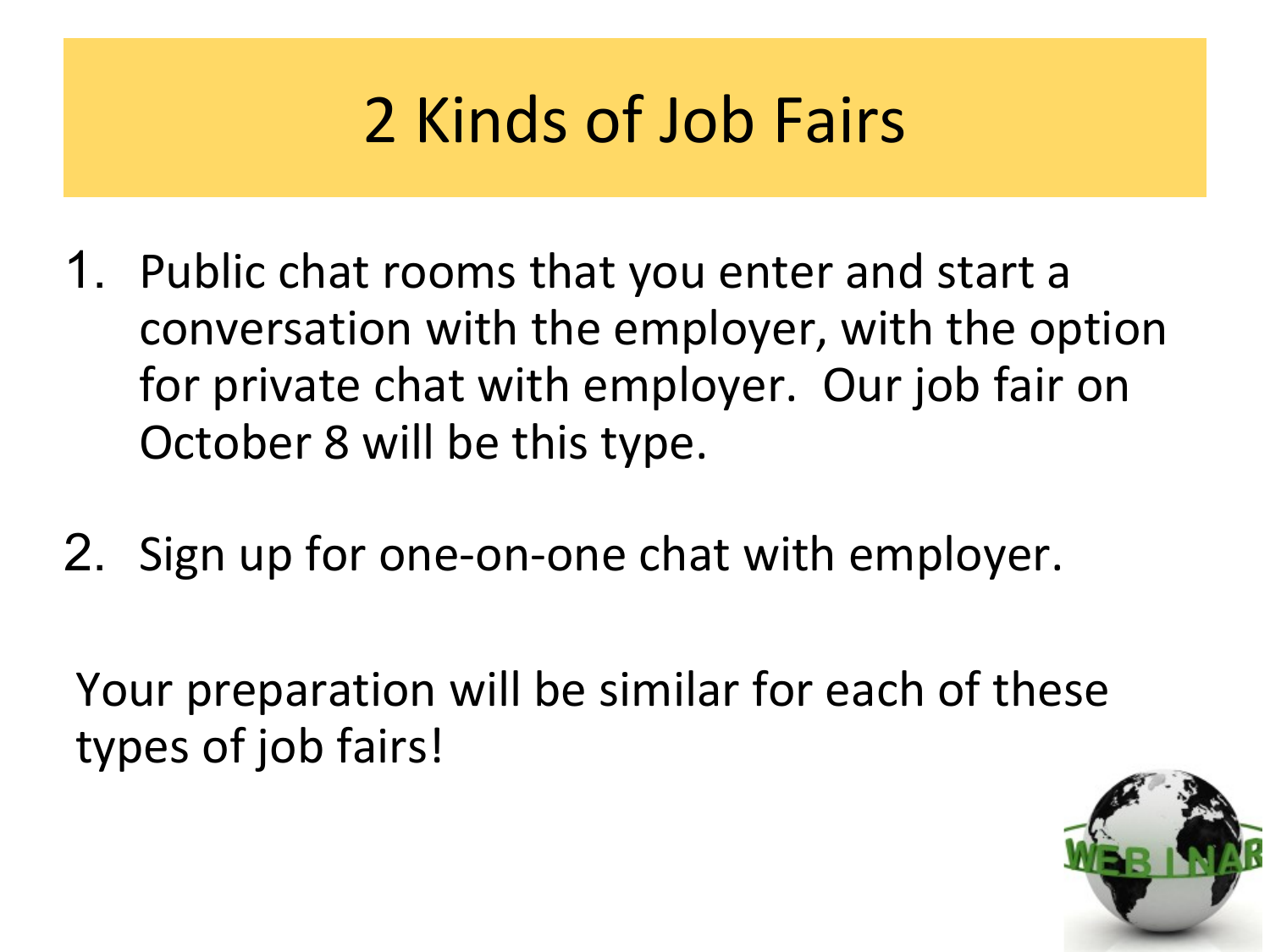## Keeping it Professional

The main way you will communicate with employers is in a chat room.

Remember everything you type in a chat room is a reflection of you. Be professional at all times!

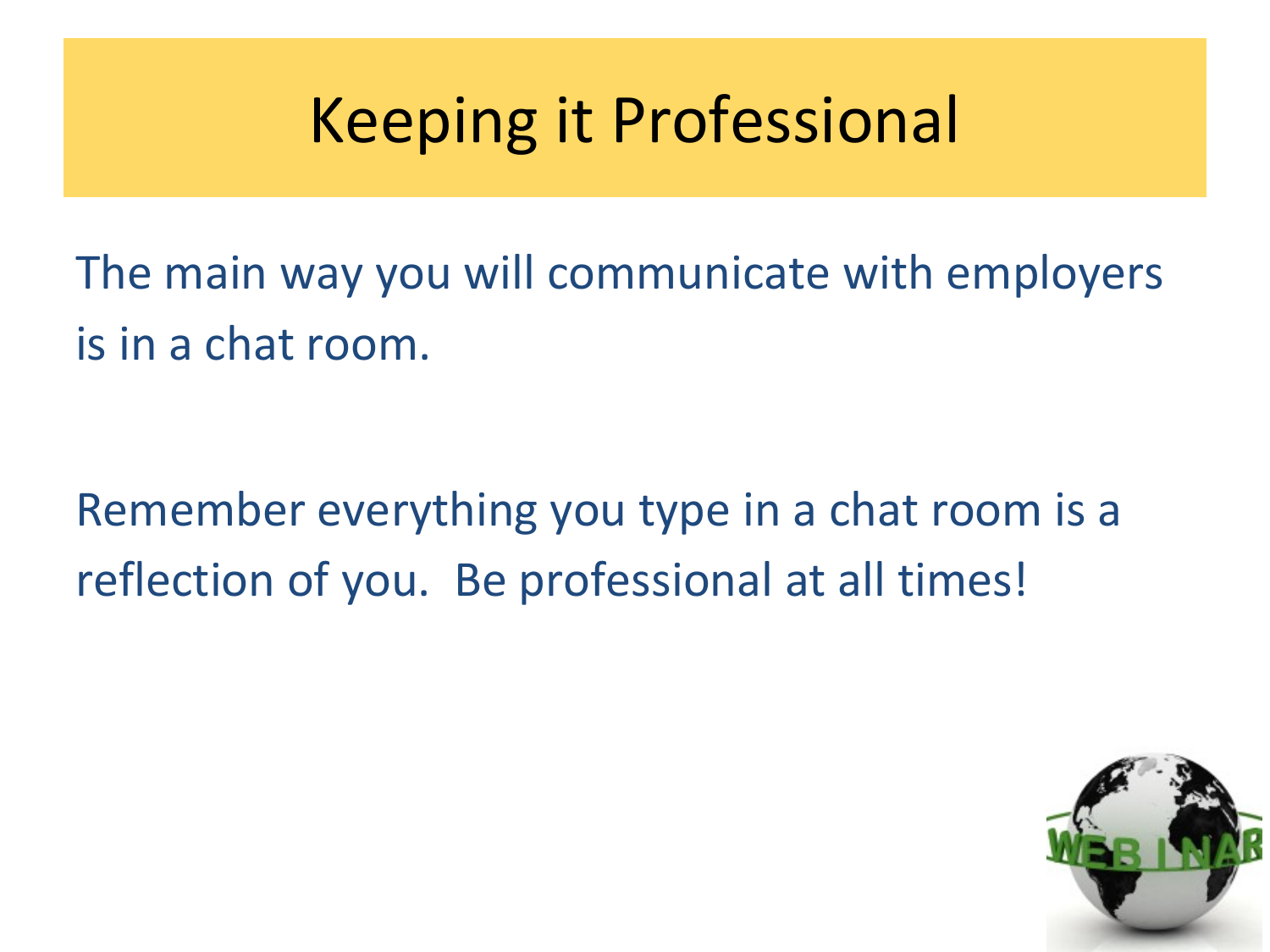## Keeping it Professional

Even if the employer is not in the room at the moment, they can later read the logs with your comments. Everything you type can be evaluated by employers.

Make sure each interaction is a positive one and display the same professionalism as you would during an interview.

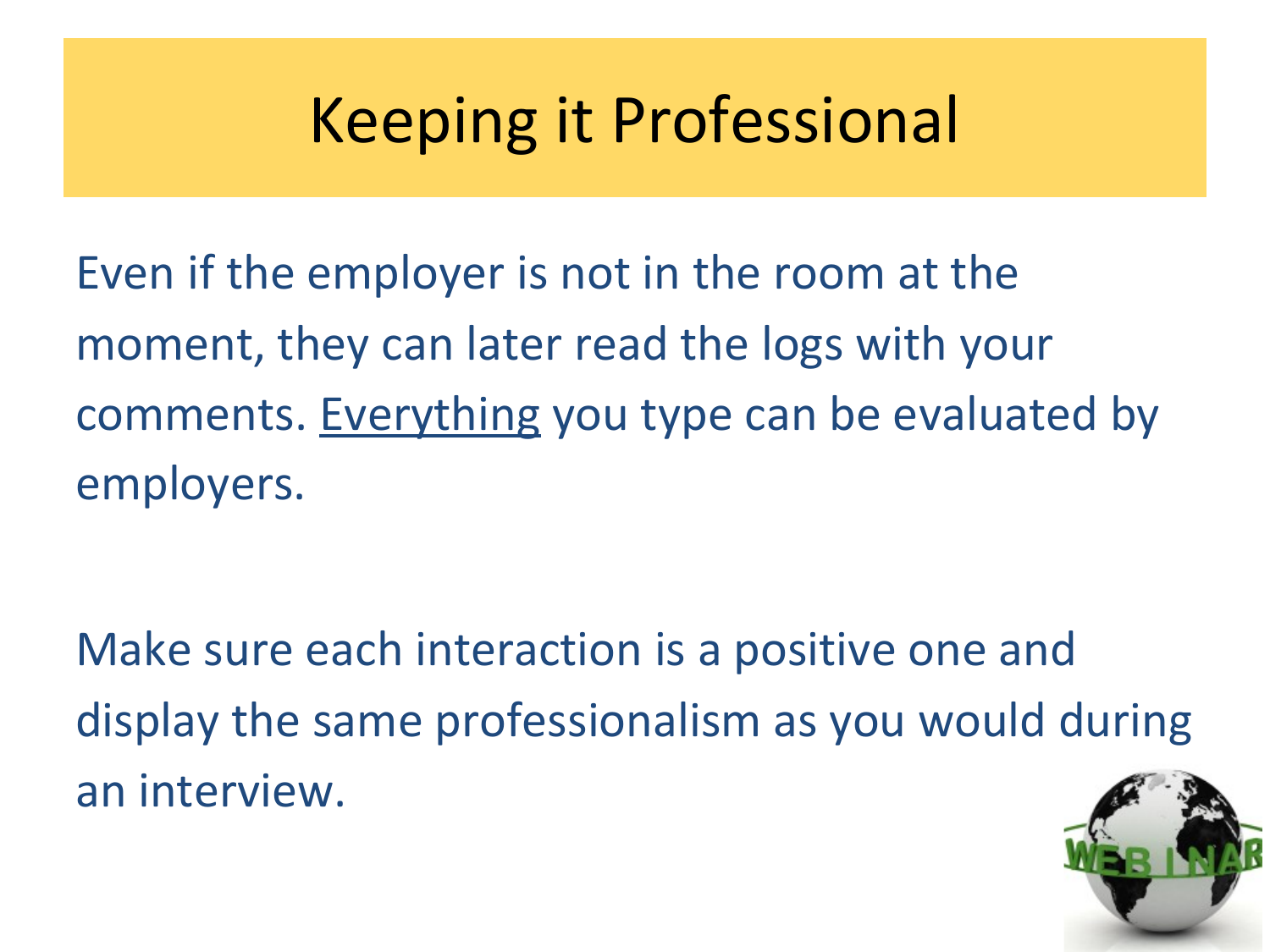## Keeping it Professional

Being well prepared and making a great first impression really can help you get hired.

In our last virtual job fair, several job seekers who came prepared got full interviews and were hired in the same week!

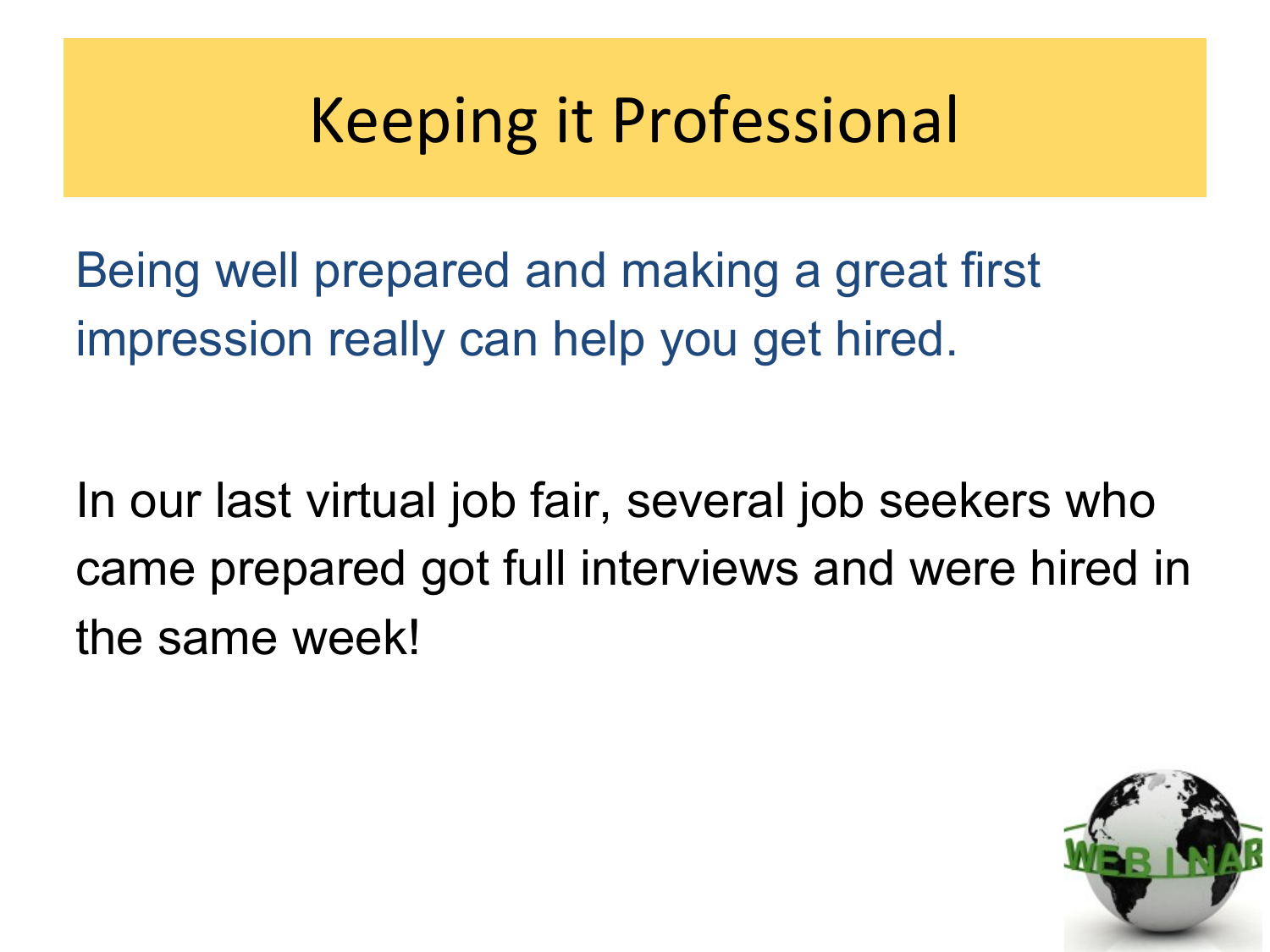Research the employers prior to the job fair to determine if they are a good job fit for you.

Review their websites and career pages and **make sure they hire in your state**. You don't want to be asking questions that are easily available to you online or above their chat room at the job fair.

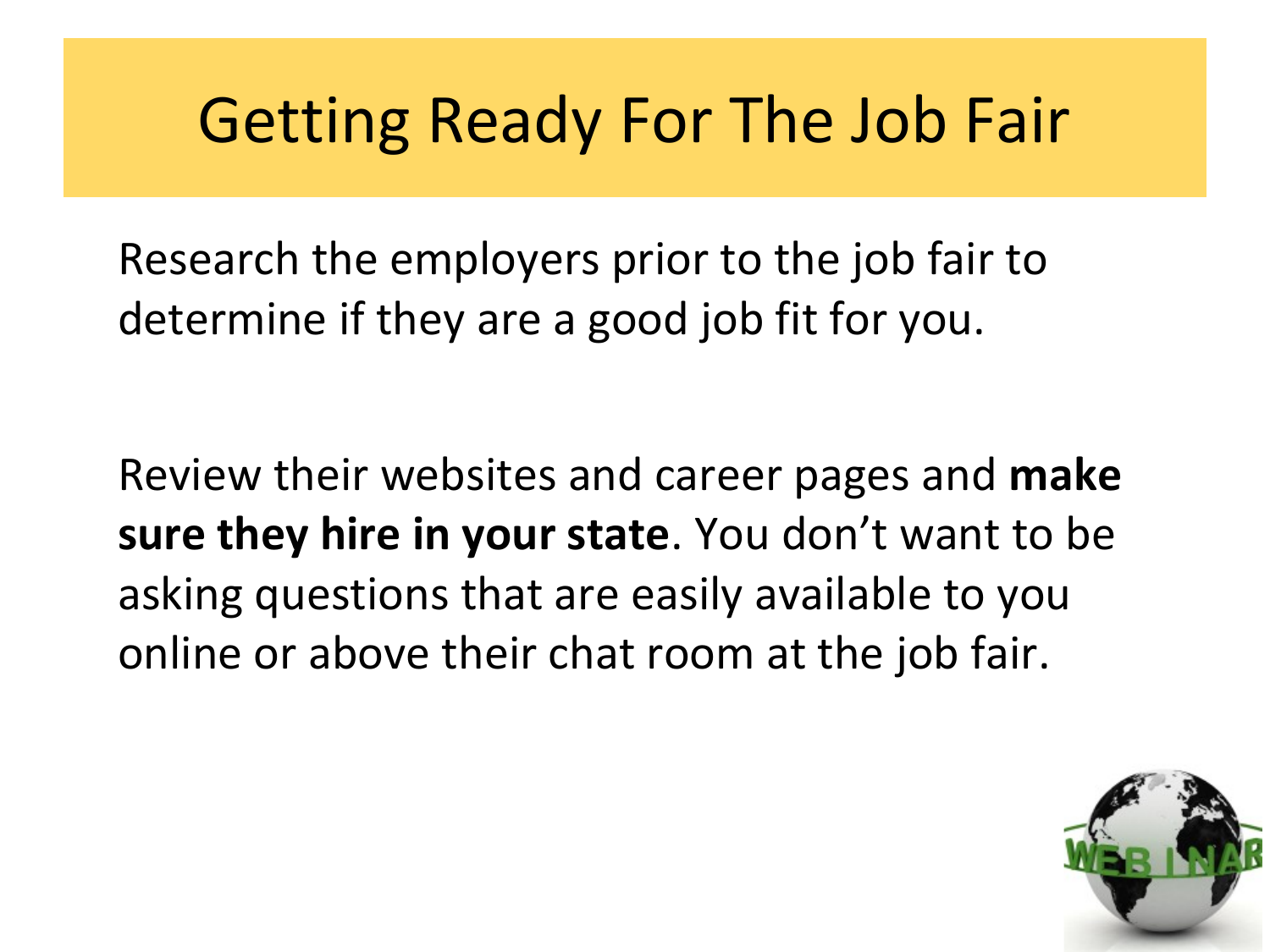**Know which job you want:** If you see a position that you think you might qualify for beforehand, jot down the job number or job title and bring your questions about this specific job to the virtual event.

This not only shows good research, it also will help you focus on what skills and abilities you can highlight for the recruiter.

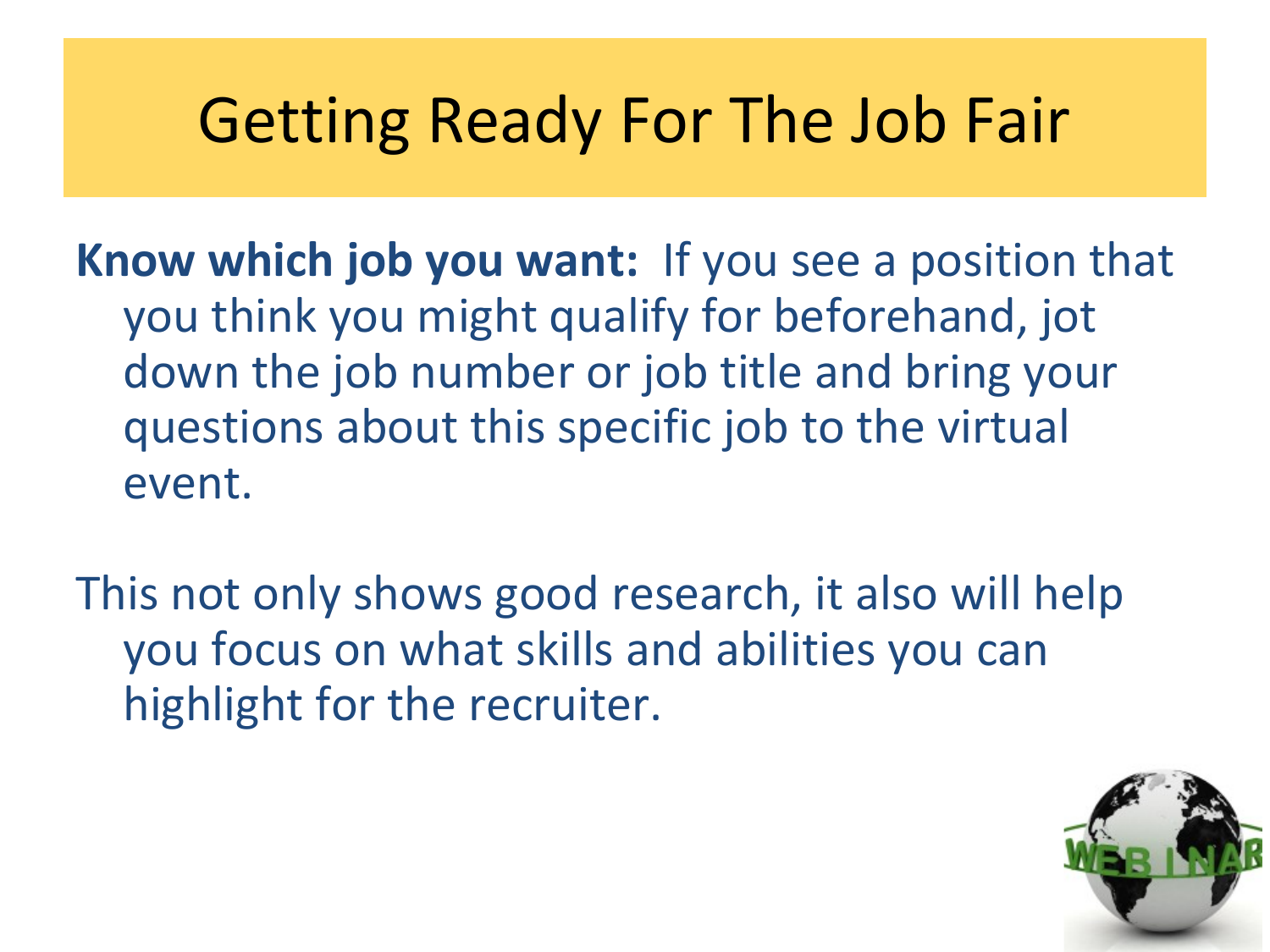If you are a client of ours, you can also talk to your job counselor about which employers and job opportunities will be most suitable for you to visit.

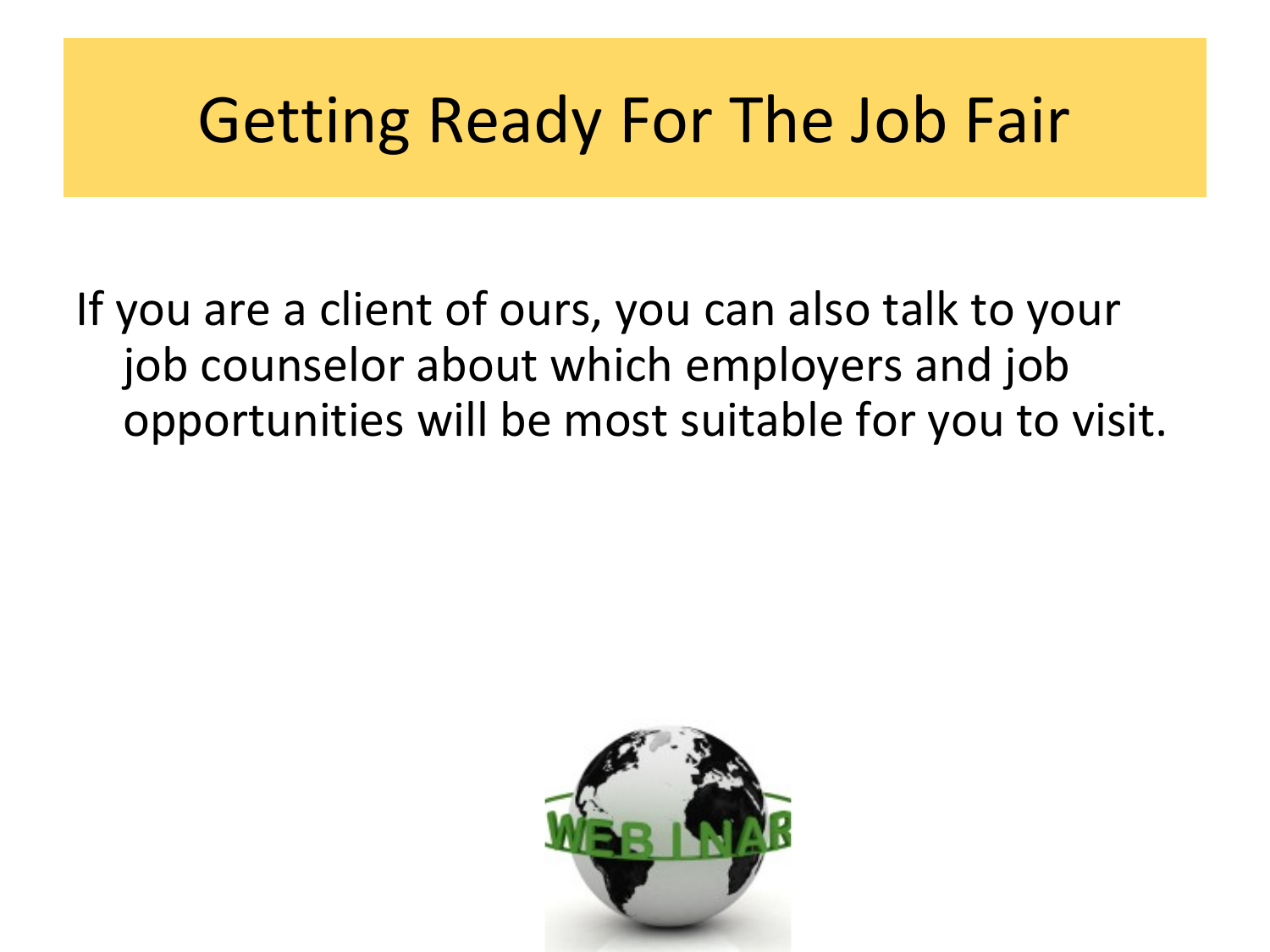Think about what you can offer and develop a statement about yourself that demonstrates:

1. How your experience translates to their needs. 2. How you can be a valuable part of their team.

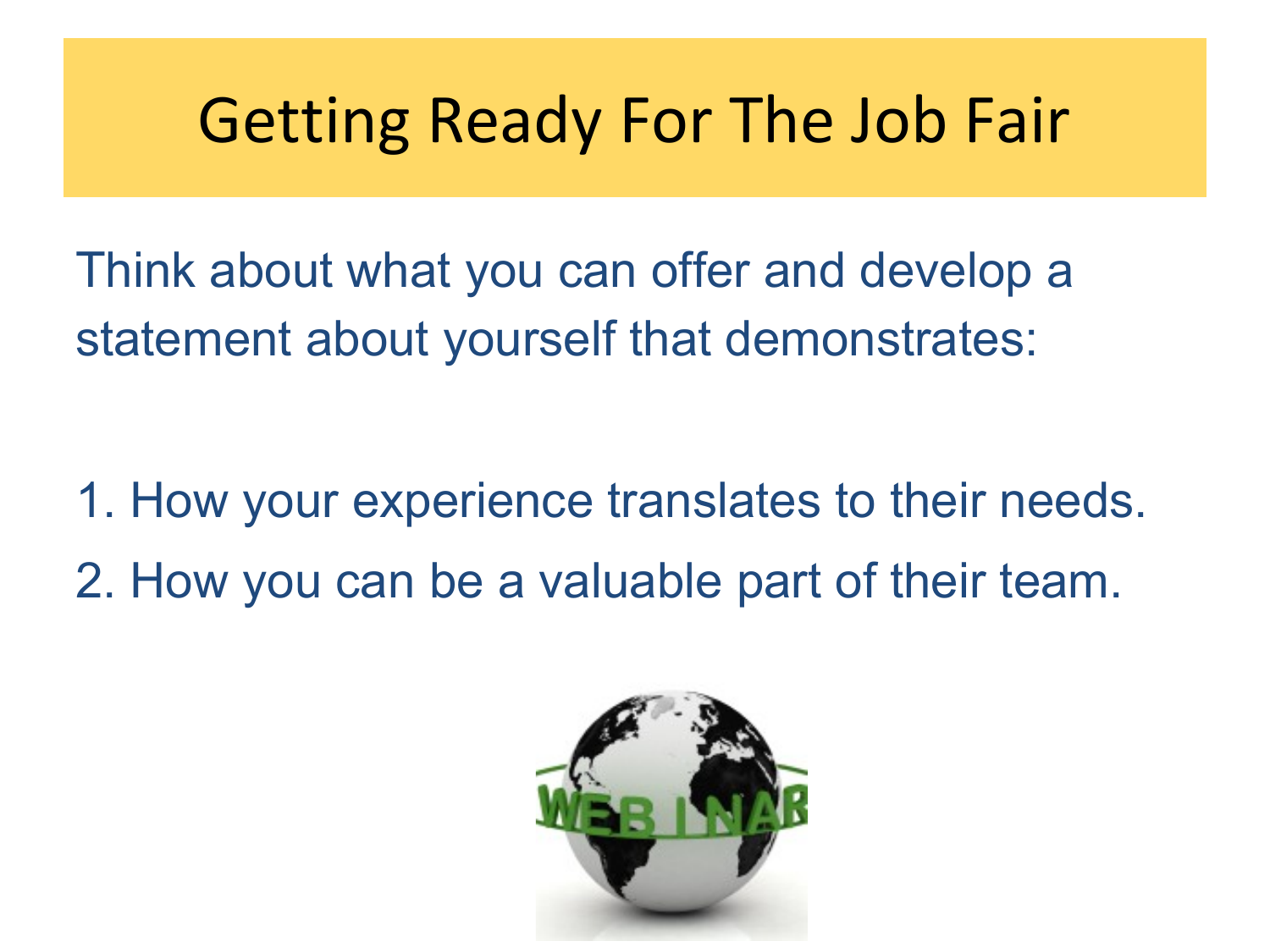Find something you like about the company to mention.

For example: I noticed your company's mission is helping others, and that really aligns with my values.

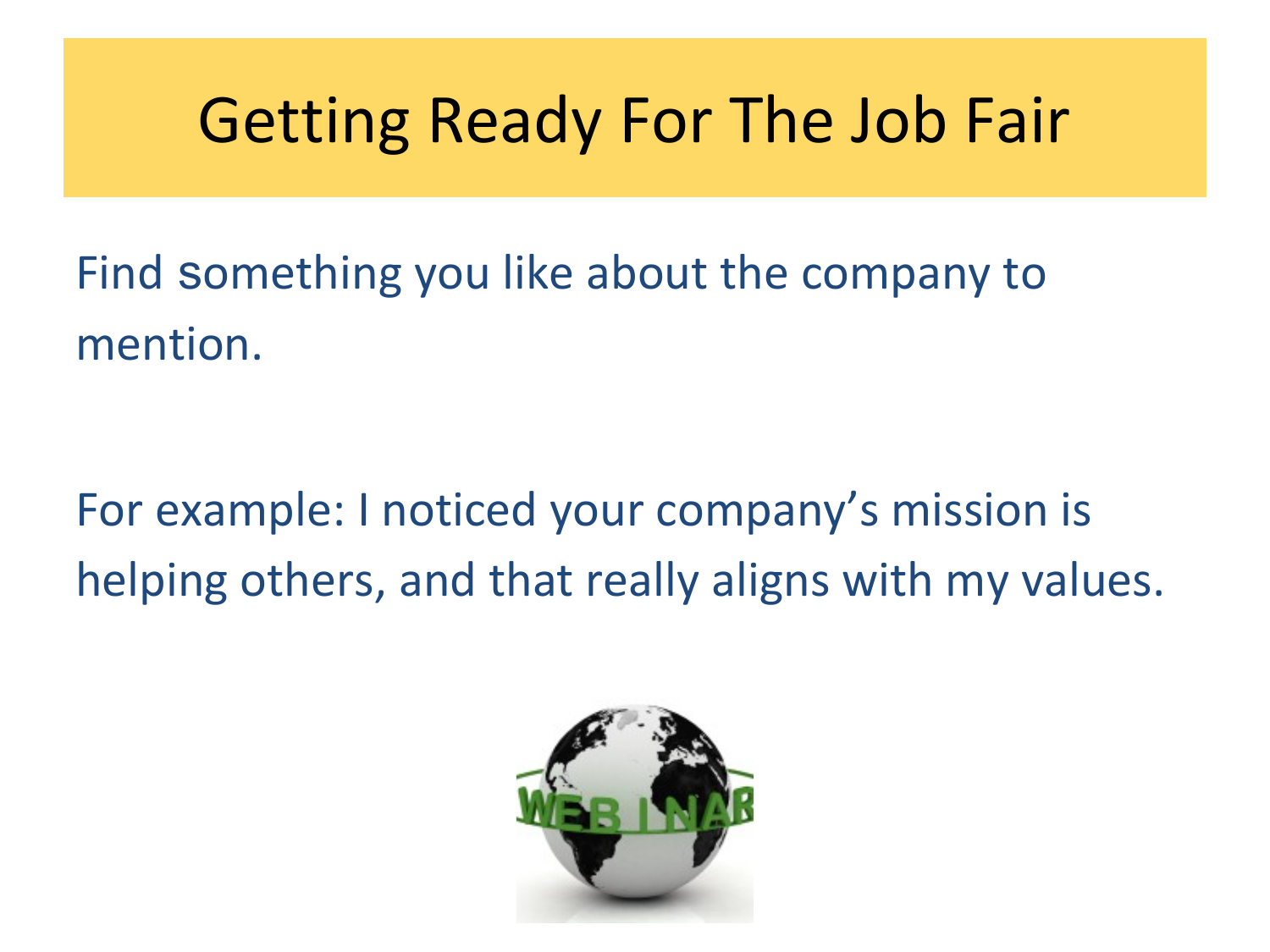### Sample job opening: Job #357 Customer Care

As a Customer Care Associate you will answer inbound calls, providing customers with billing inquiries and technical assistance.

**Part-Time and Full-Time positions available.** Requires **flexibility** to work evenings, weekends, holidays, overtime and shift changes in shift depending on business needs

The primary activities of the position will include, but not be limited to: Providing routine **customer service billing support**, explaining billing statements to customers, handling collection issues, pro-rates, issuing credits, handling changes of service, and setting up and confirming appointments.

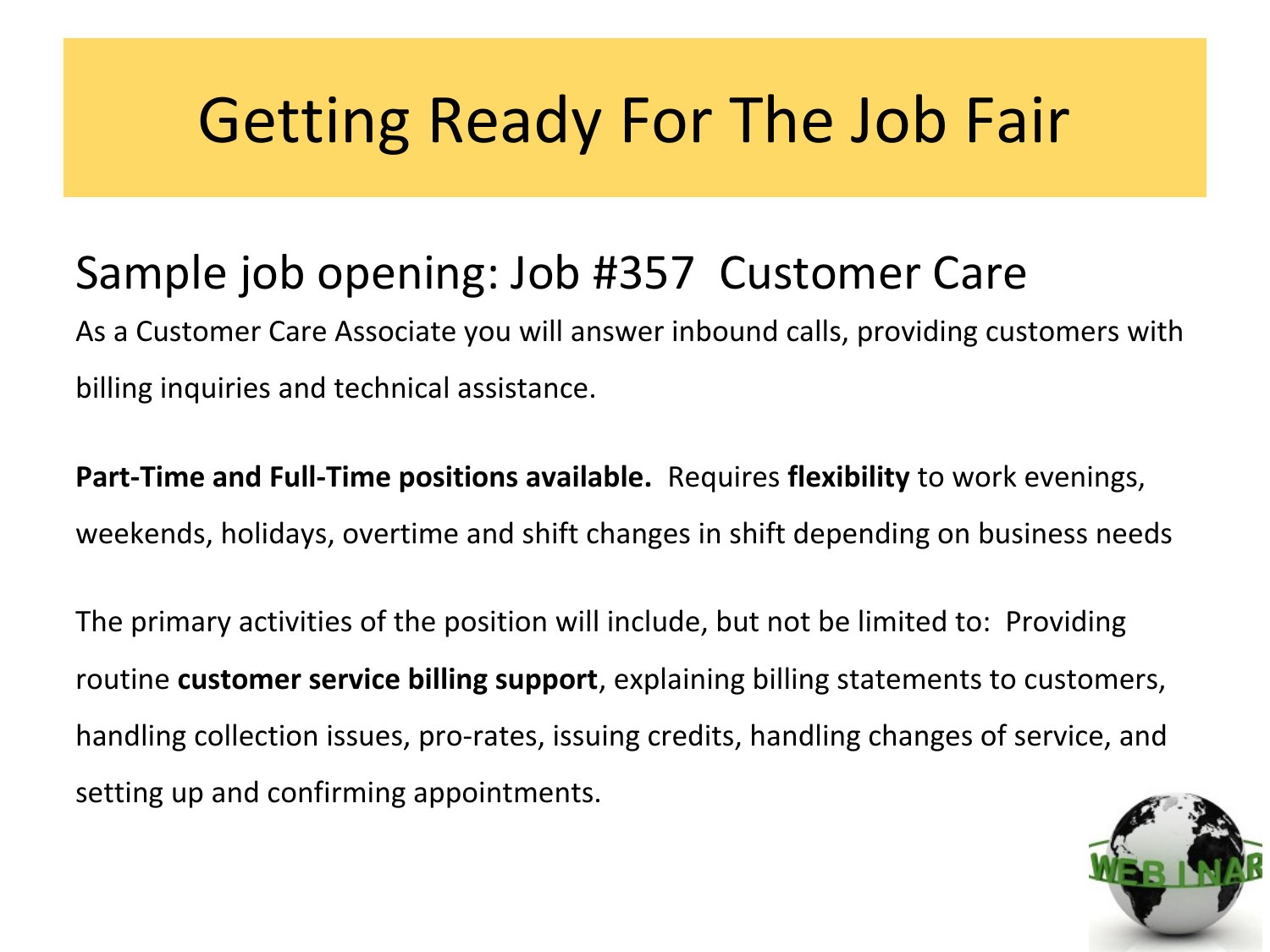### A sample personal statement for this type of job:

Sally: My name is Sally Jones and I am delighted to meet you!

Recruiter: Hi Sally

Sally: I saw your job opening #357 for Customer Care Associate and was wondering if this job might be a good fit.

I have previously worked 3 years in a **billing** department for an electric company and I have a **flexible** work availability. Is this the type of experience this job requires?

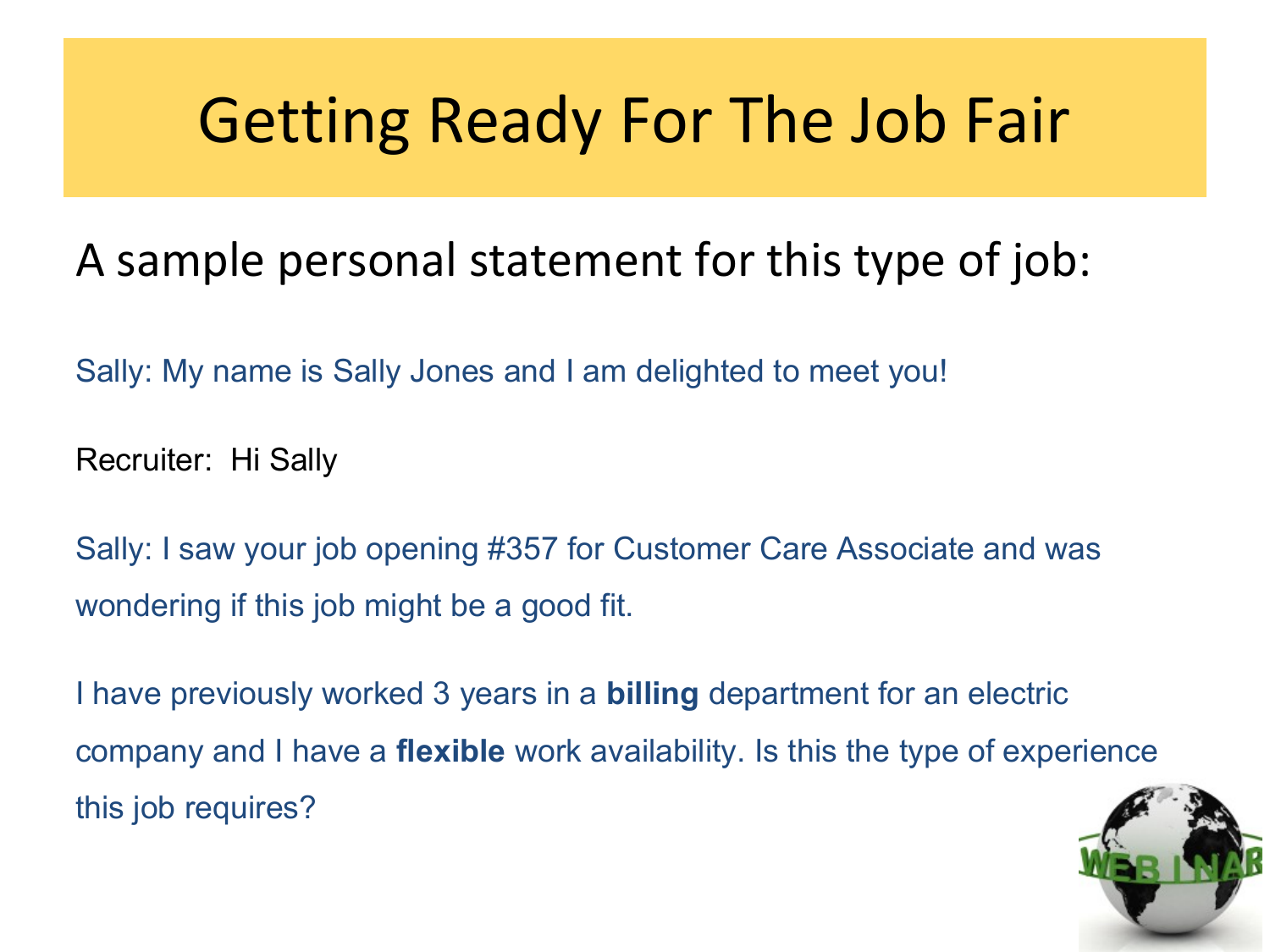#### Job #10965 Telephonic RN Case Manager

**Primary Responsibilities:** Make outbound calls to assess members' current health status; educate members on disease processes and encourage healthy lifestyle changes. Provide referrals and care coordination with home health, physicians, and others as needed.

**Requirements**: Current, unrestricted RN license in the State; Minimum 3 years experience in a hospital setting, acute care, direct care experience or experience as a telephonic Case Manager for an insurance company.

Basic level of experience with Microsoft Word – with the ability to navigate a Windows environment.

**Preferred Qualifications:** Bachelor's Degree. Knowledge and understanding of disease conditions such as diabetes and heart failure. Experience working with a senior population with chronic conditions.

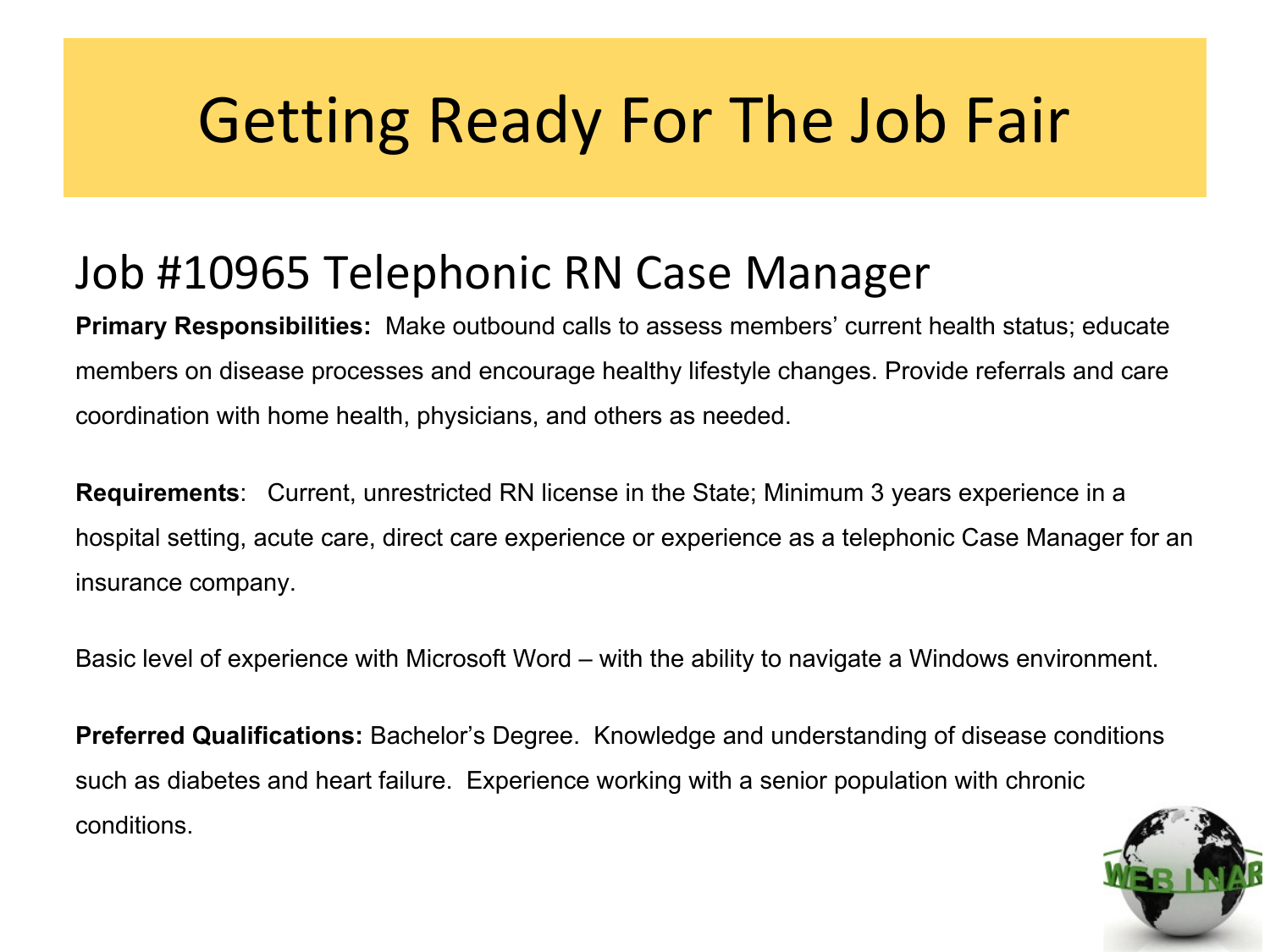#### A sample personal statement for this type of job:

Amy: Hello, my name is Amy Smith, how are you today?

Recruiter: Hi Amy

Amy: I am not an RN, but I do have a Bachelor's degree in Wellness and have been a personal fitness and wellness coach for four years. I noticed your job opening #10965 for a Telephonic RN Case Manager. I would feel very comfortable working with **seniors with chronic conditions**. Does this job absolutely require that you be an RN?

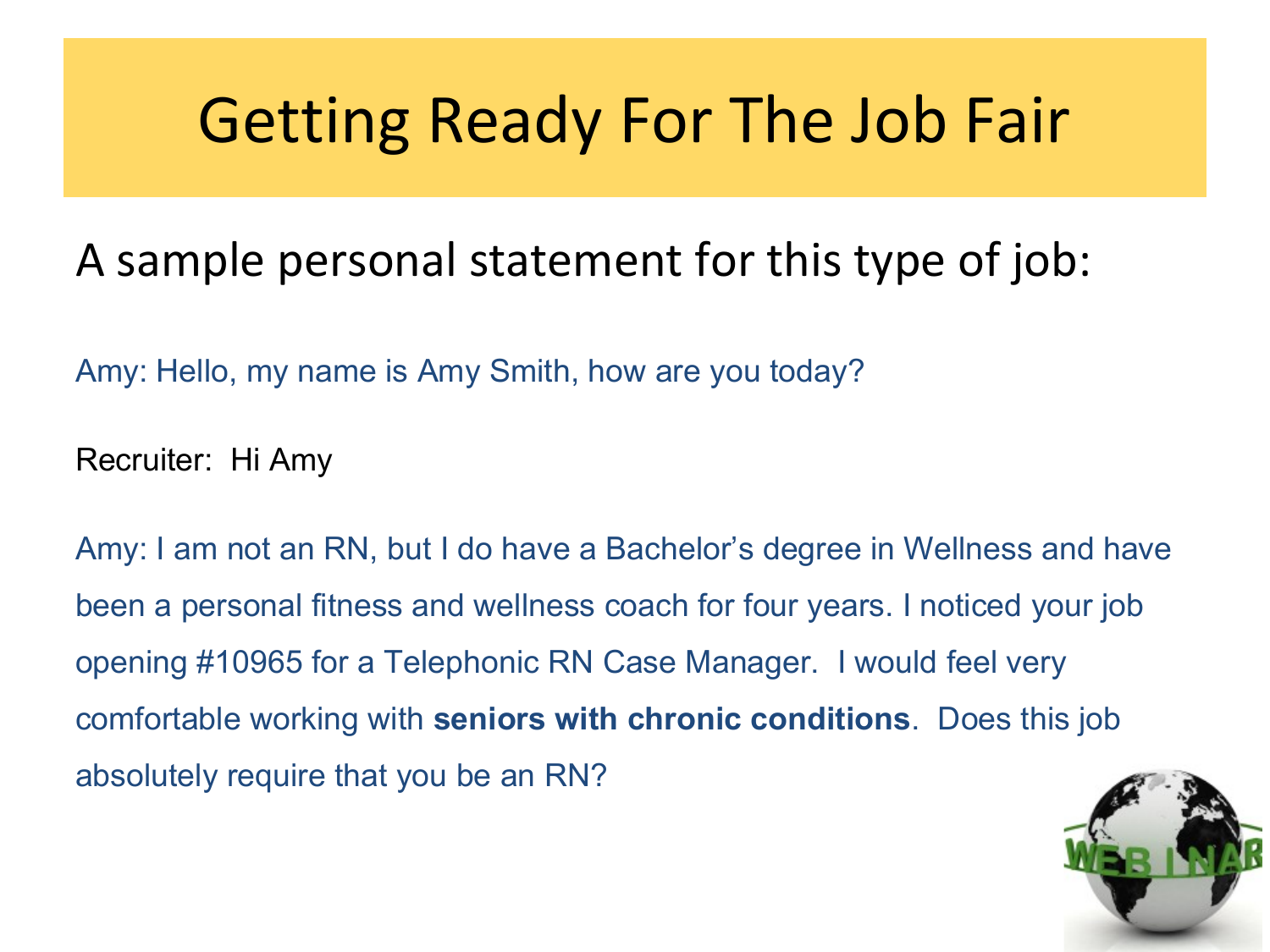Recruiter: Hi Amy!

Unfortunately for this position, an RN degree is required. We do have another position #56220 for a Health Coach that does not require an RN degree.

Amy: Thanks! I will look it up and see if I qualify.

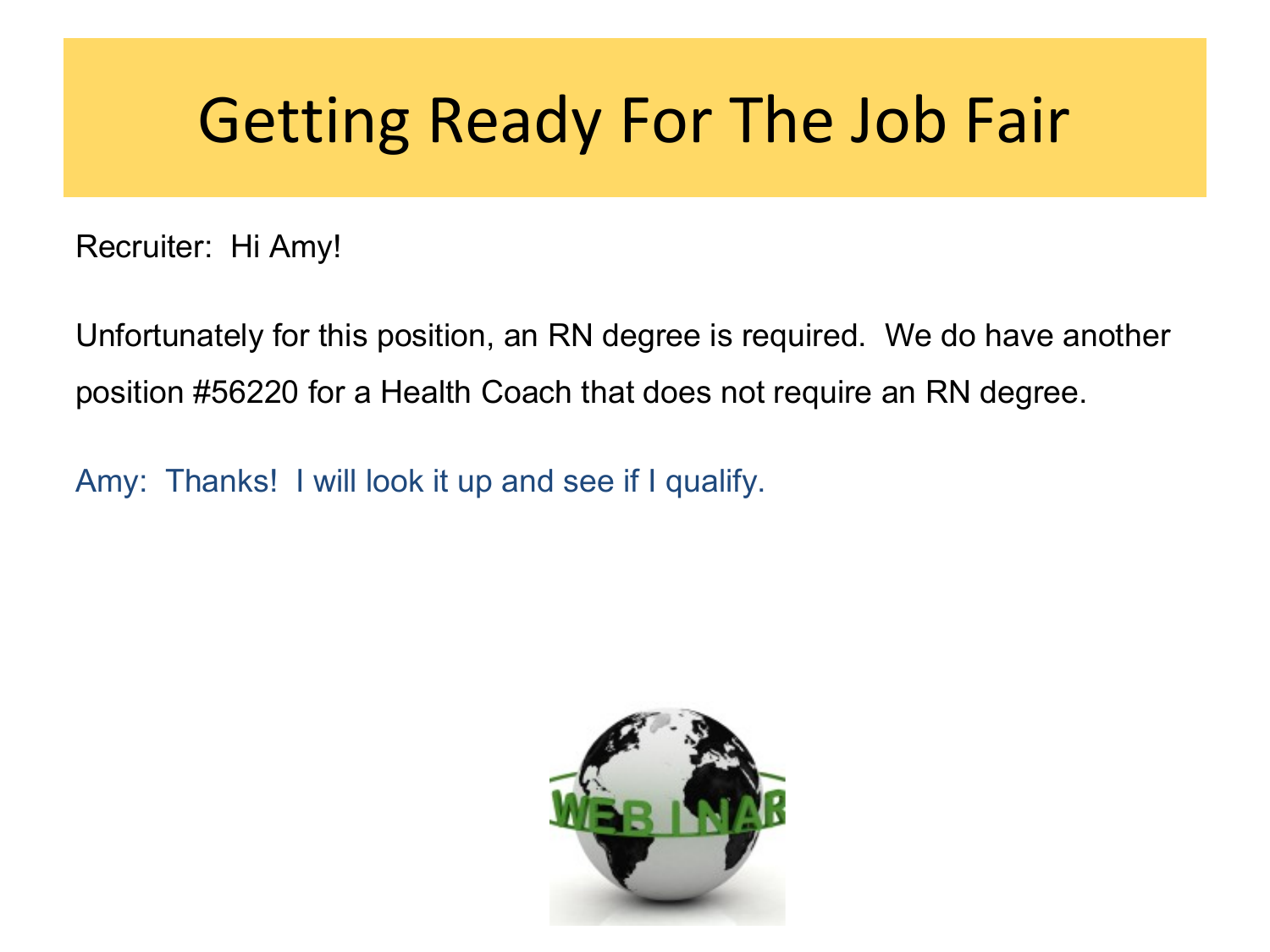#### Later the same day...

Amy: Hi Recruiter, I'm back!

Recruiter: Hi Amy

Amy: I looked at position and it looked like a great fit!! I am going to apply today. Thanks so much for your help!

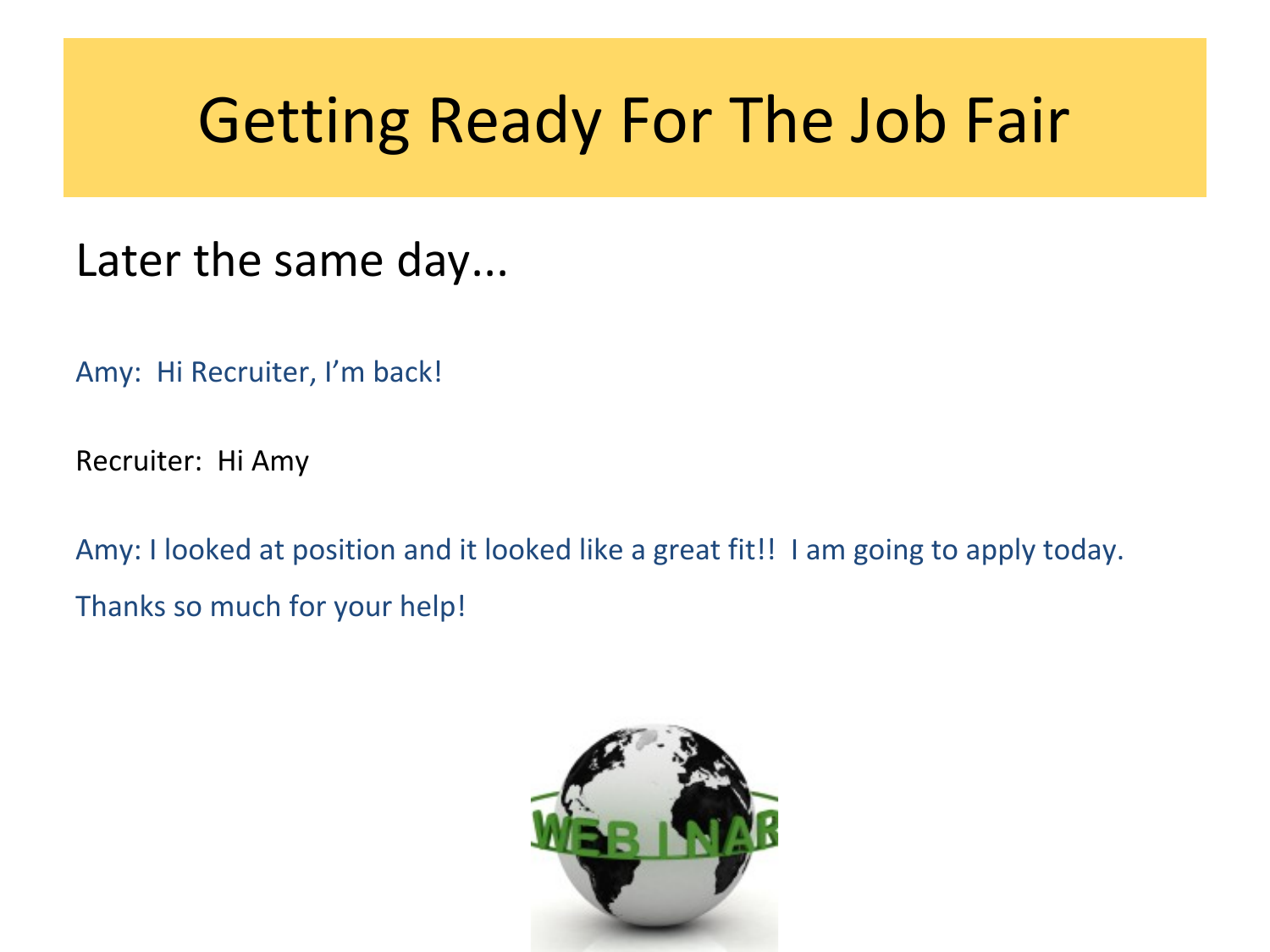### Putting Yourself In Recruiter's Shoes

I would like to know more about work with XYZ corporation. Have you hired deaf or hard of hearing employees at this company before?

It is illegal for employers to discriminate against people with disabilities!! So they have to answer yes.

It would be far better to ask this question in response to a specific job.

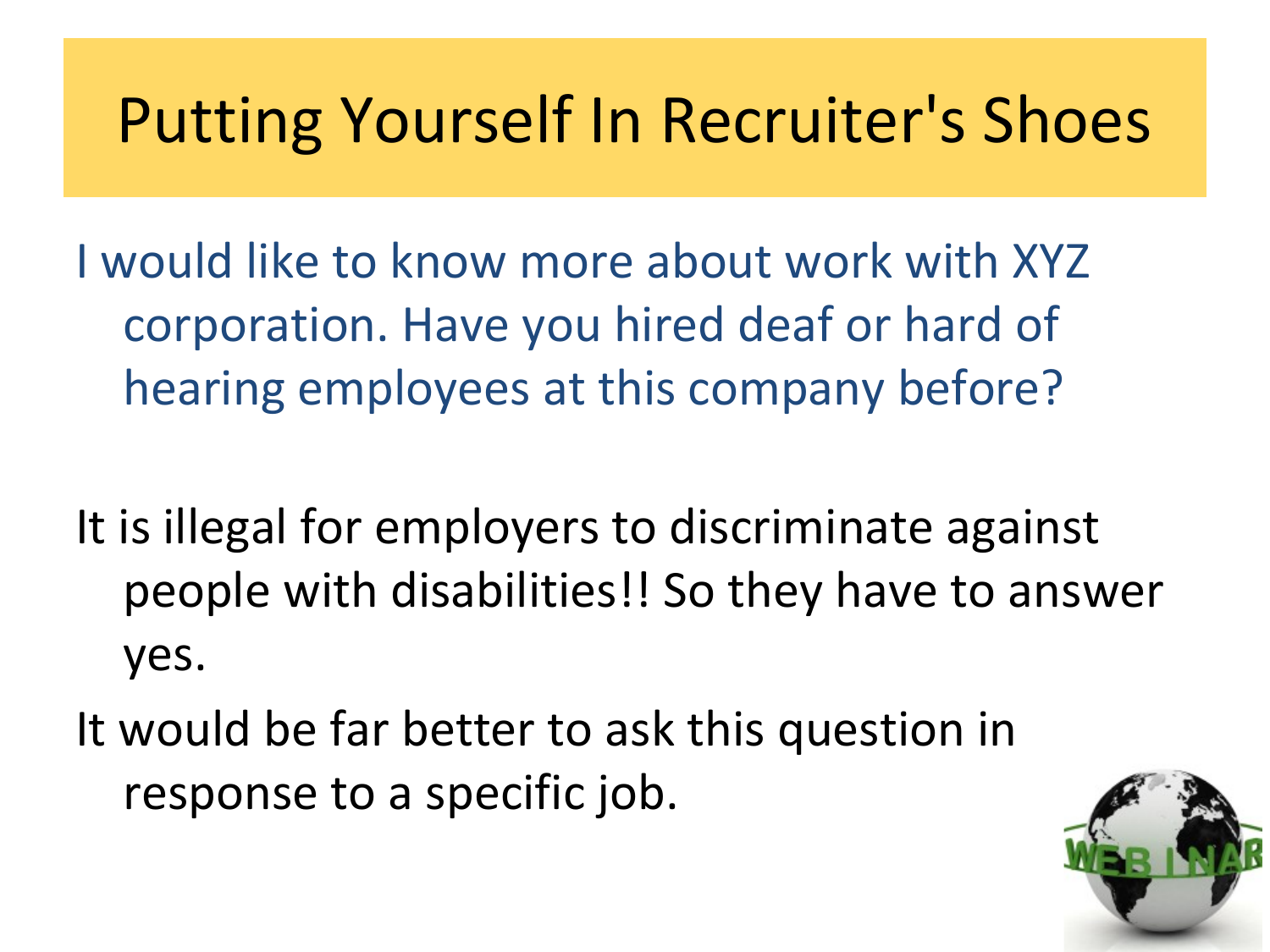### Putting Yourself In Recruiter's Shoes

Example: *Are there any chat only jobs which a person with a hearing impairment would be able to work at successfully with your company?* 

*If hired, would training be a problem or would you be open to possible accommodations, for example, the instructor using a web cam that is captioned to make training accessible?* 

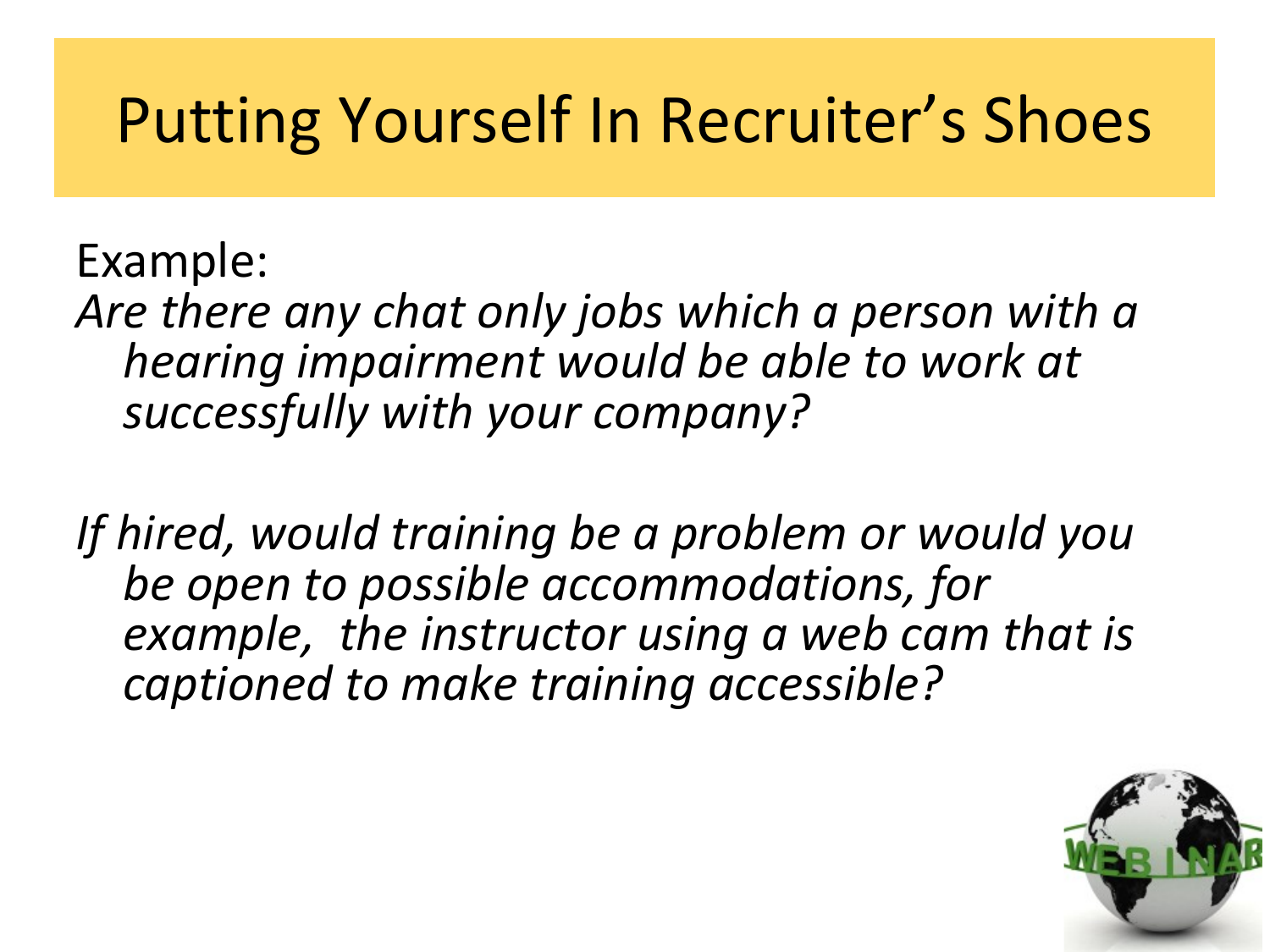### Putting Yourself In Recruiters' Shoes

Are there any jobs for disabled people?

Same thing, legally, they must say yes. But why would an employer want to hire a 'disabled' person?

The better question would be:

*I have been off work for 4 years because of a disability that is now stable enough for me to try to return to work. I saw all your jobs are full-time, is part-time work a possible accommodation?* 

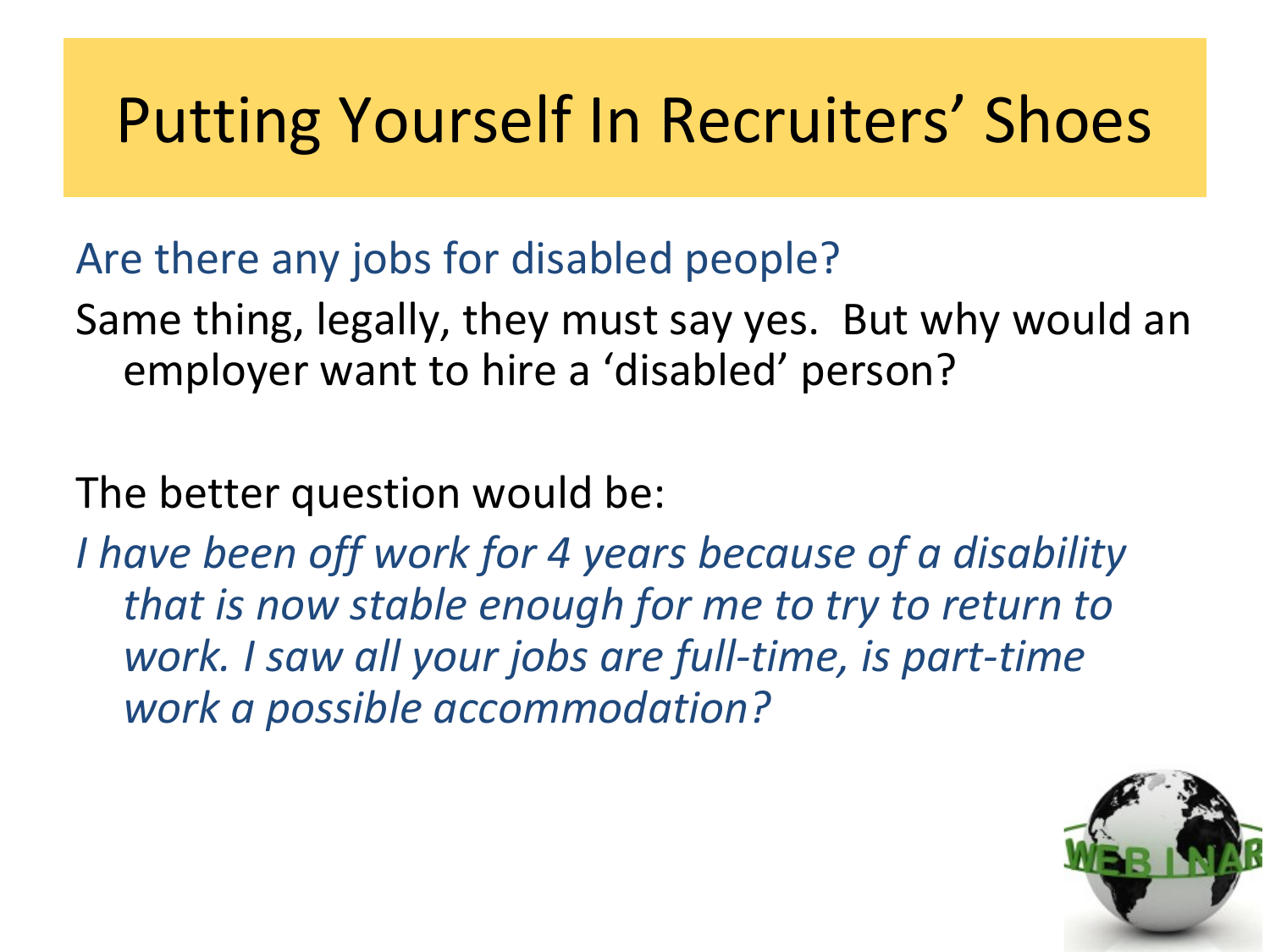## Putting Yourself In Recruiters' Shoes

Are there any jobs for disabled people?

Same thing, legally, employers must say yes. But why would an employer want to hire a 'disabled' person? An even better approach:

*Hello, I am Joe Smith. I saw that you are hiring for a customer service gaming technician job #43, and I love to game! I would love to help others get started or solve their problems.*

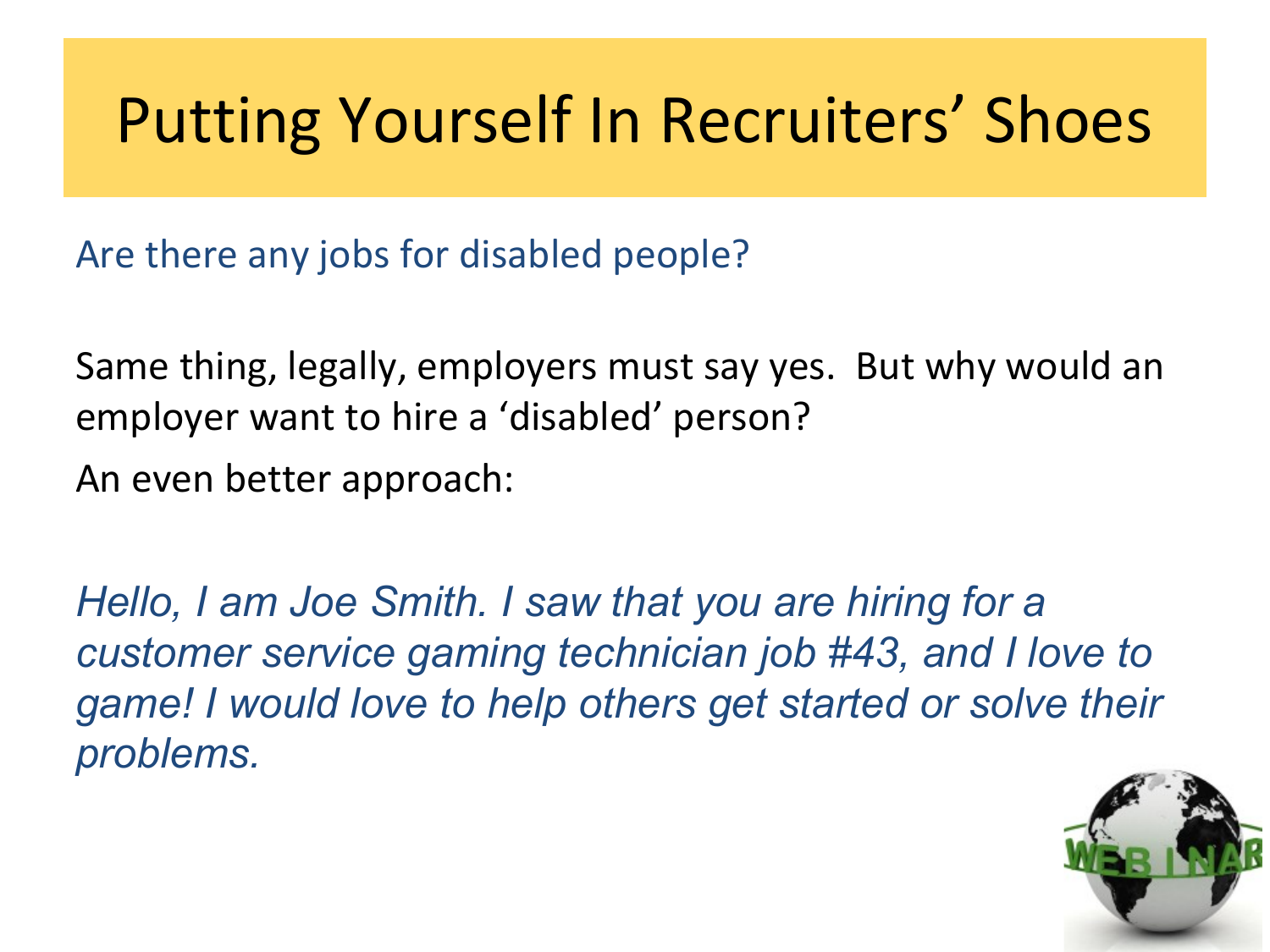## Putting Yourself In Recruiters' Shoes

Job Seeker: What kind of jobs do you have?

WHAT???%X You mean you want me to look up job openings for you?

Why would I want to hire someone that doesn't take the time to look up our job openings?

Being prepared at a job fair shows initiative!

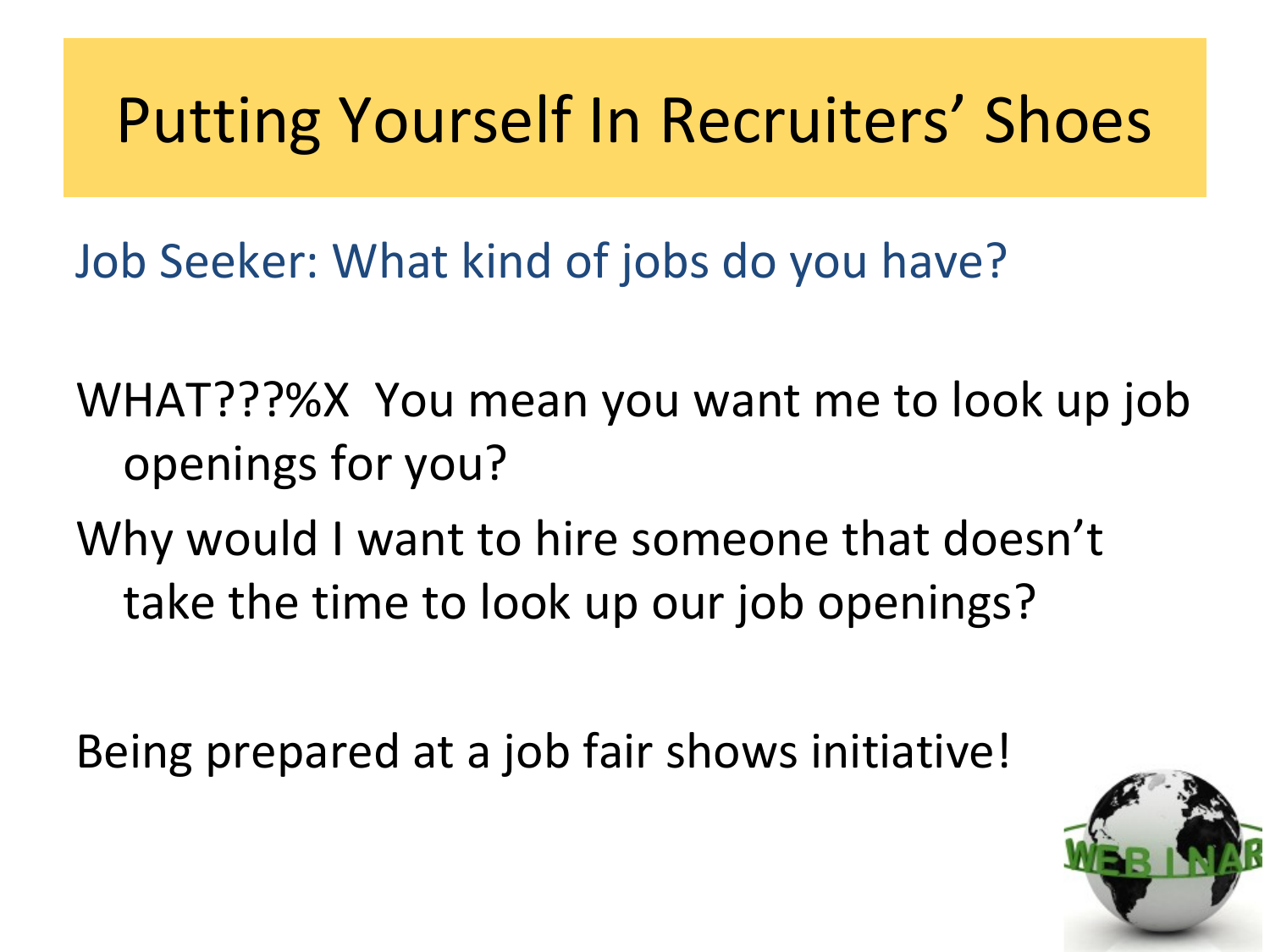### Asking Good Questions

Be sure to ONLY ask questions that are not clear in the job description!

Ask questions about the position to clarify job requirements.

How long is the training for the customer service representative position?

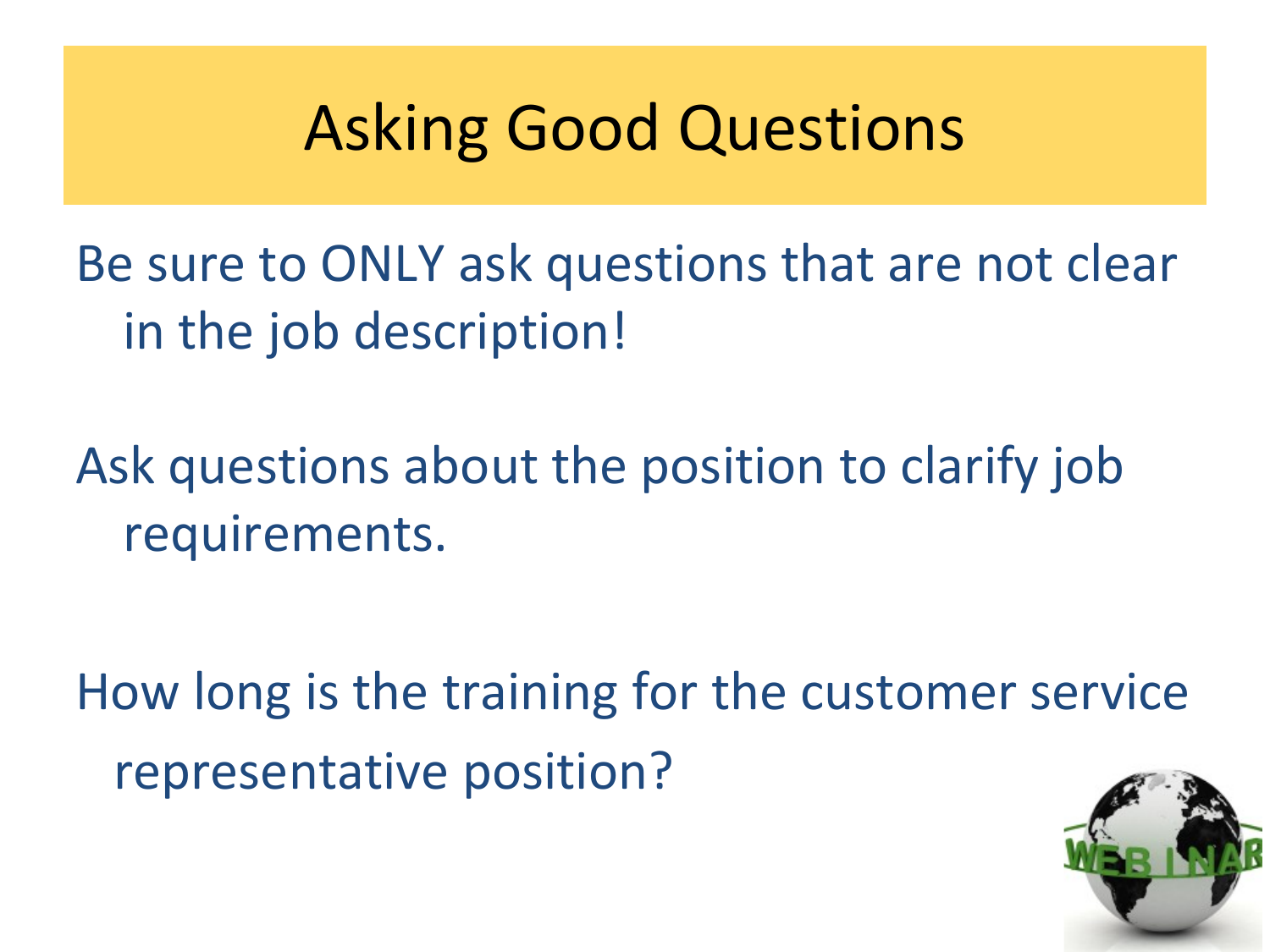### Asking Good Questions

Clarify flexibility of a particular job.

Are there set hours or can a person work flexible hours within a set shift?

Are there part-time positions available and if not, is job sharing a possibility?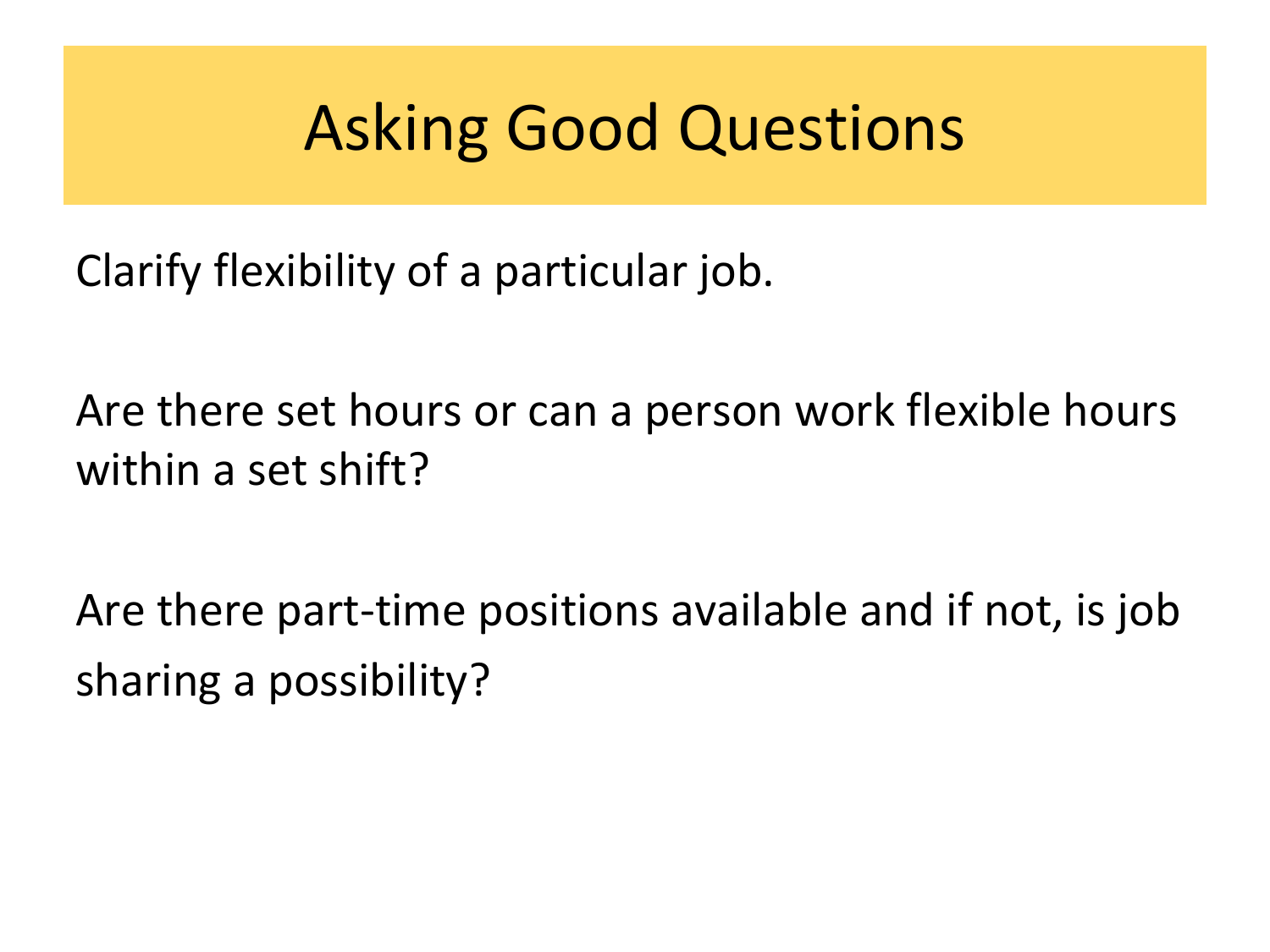### Asking Good Questions

Clarify work conditions.

Would I be multi-tasking or doing repetitive type of work?

Would there be any possibility of working remotely a couple of days a week for job #3640?

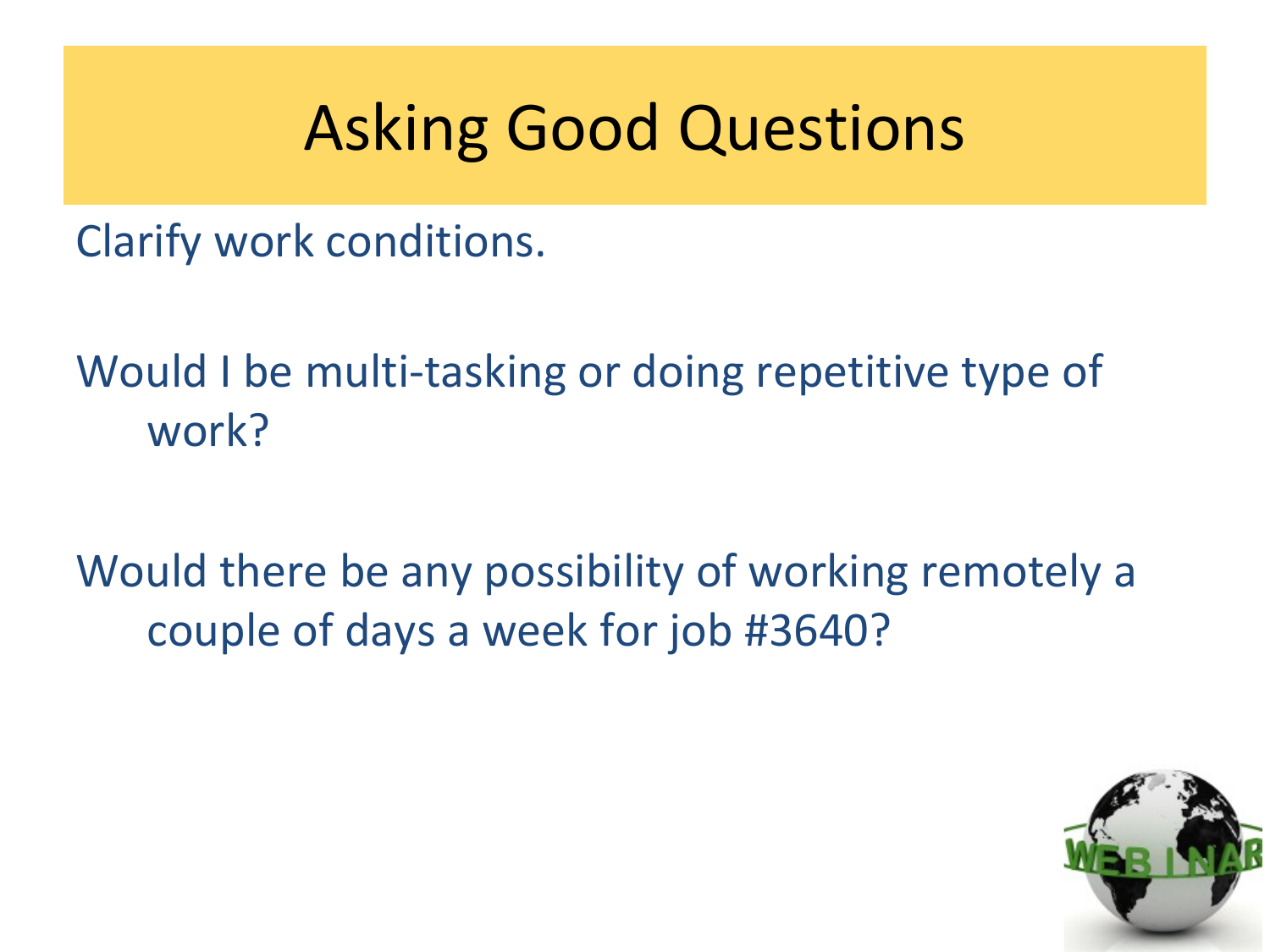### More Good Questions

I was wondering if you are hiring for more than one nurse for the on-site positions.

I was wondering about job #676P regarding your work at home medical phone screener. Is the training entirely at home or is on-site training required?

I saw on your website that you offer seasonal positions. Do these positions ever offer the opportunity for permanent employment with your company?

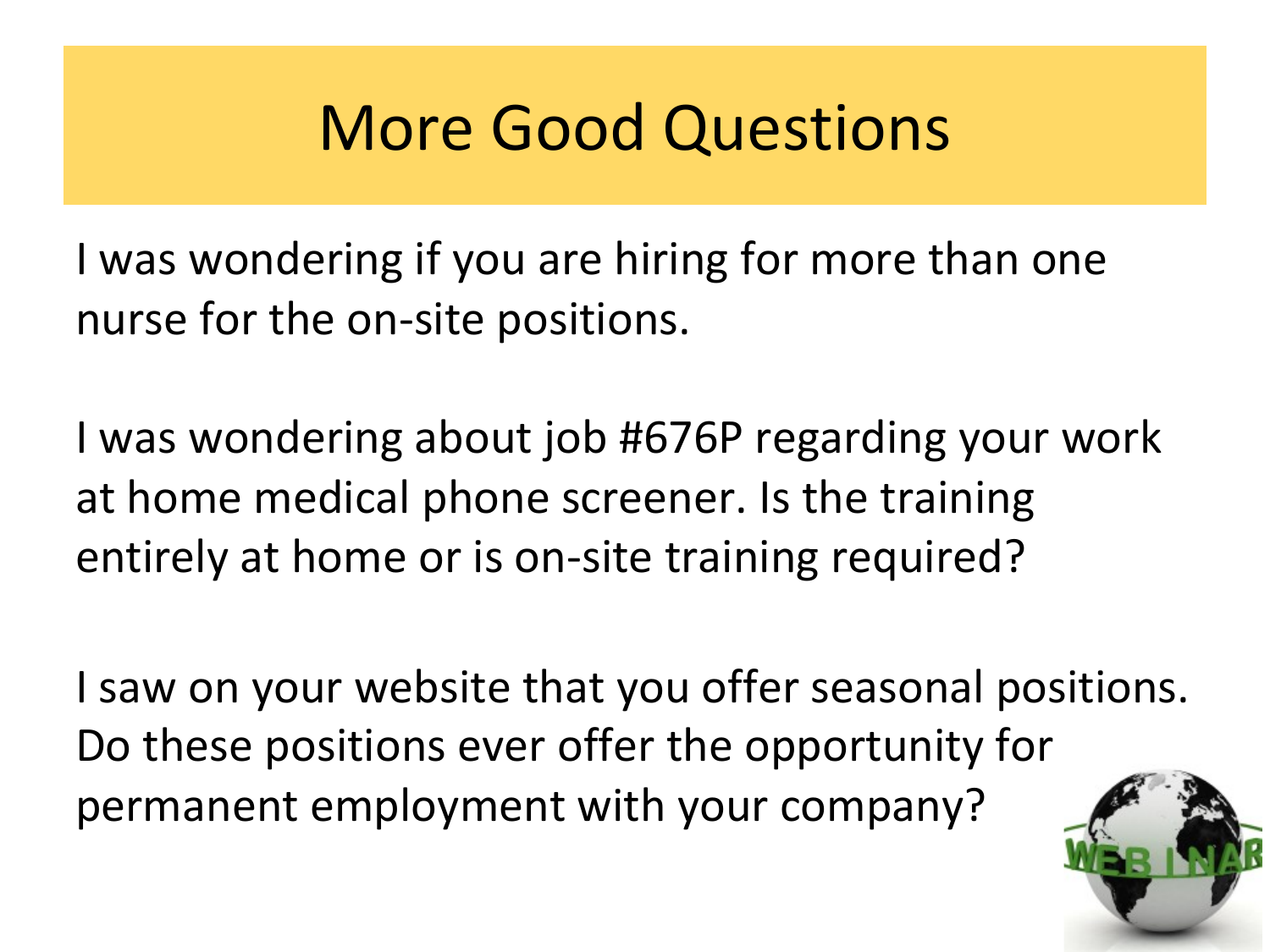## Job Fair Etiquette

Employers will be managing their chat room in their own way. Some may greet you when you enter their room and others may initiate a private chat with you shortly after you arrive.

You may also initiate a private chat with one of the company representatives who will be displayed in the User list.

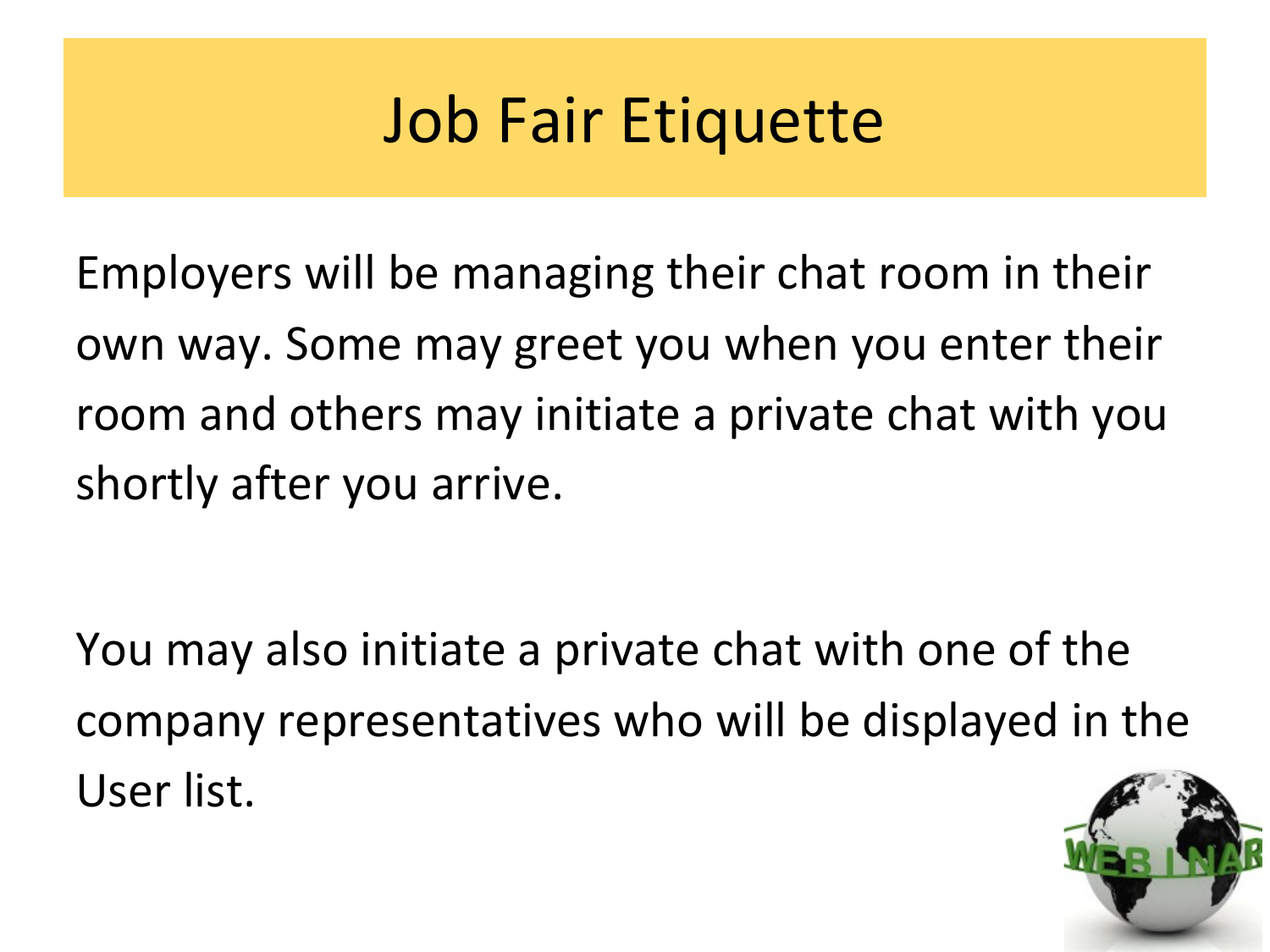### Job Fair Etiquette

Be patient. Managing multiple chat conversations can be challenging to the employers when the chat sessions are very busy.

If the chat session is extremely busy, you may want to move to another room and visit again during a different scheduled chat session.

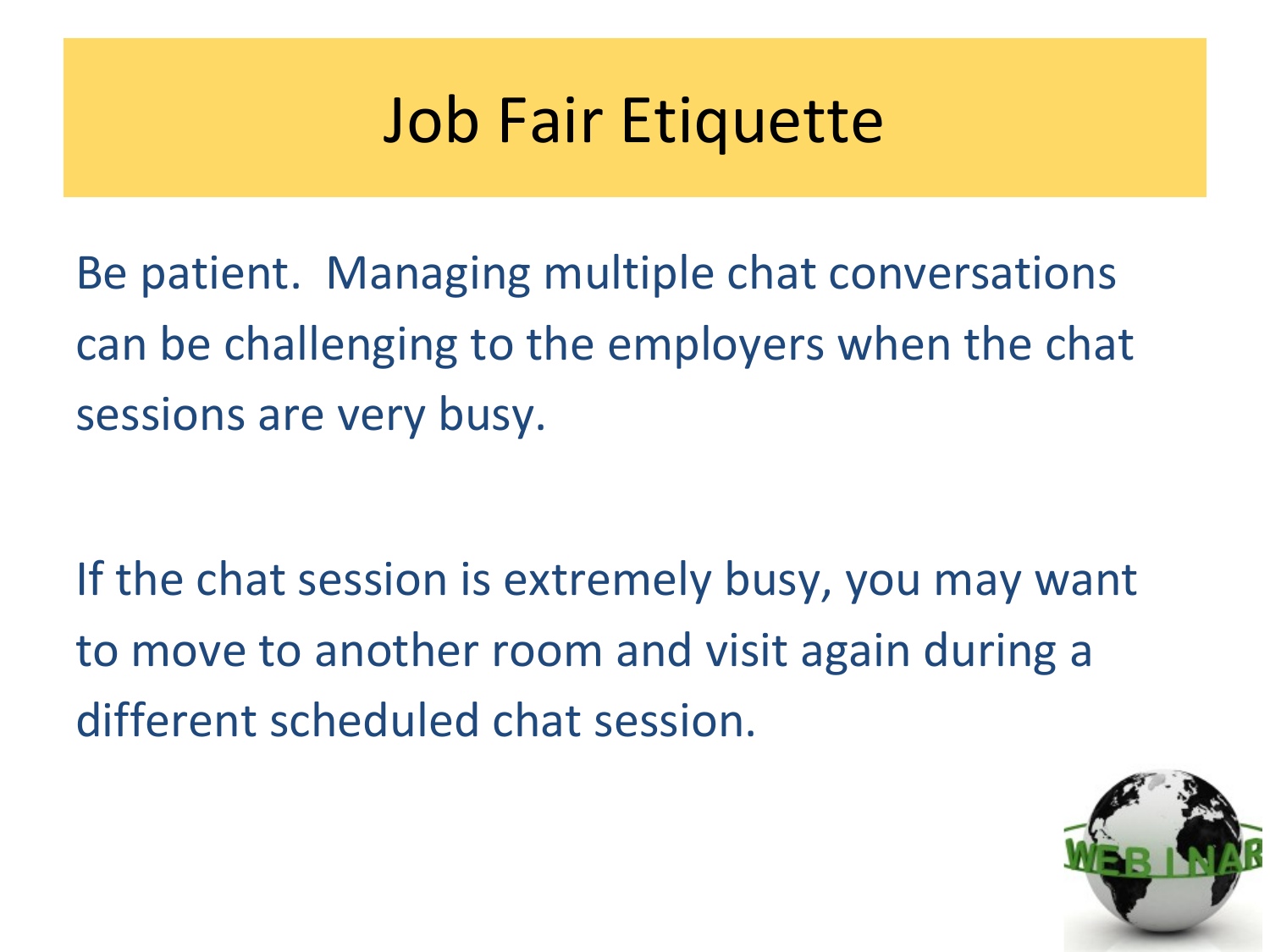## After the Job Fair

1. Apply for appropriate jobs if you have not already.

2. If you have a LinkedIn account, try to find the recruiter you met at the job fair and 'friend them.'

3. Thank recruiter for being so helpful at the job fair and let them know you applied for a job.

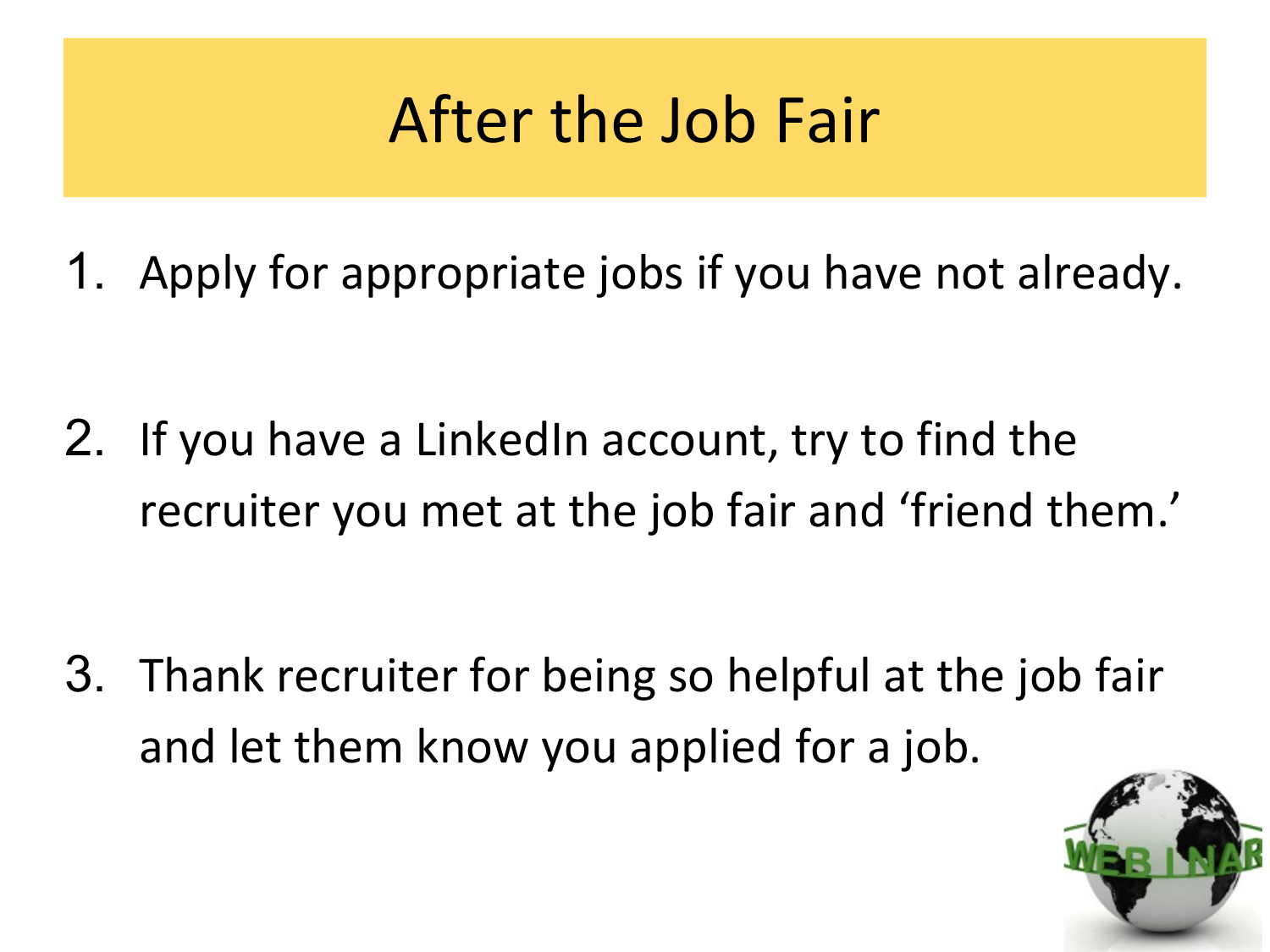### What To Expect on Oct. 8th!

- The night before the Job Fair on Wed. Oct. 7th we will email log-instructions which include the Main Job Fair URL Link. (Check Your Spam!)
- There will only be **1** website link for the job fair!
- The Job Fair is entirely online. No audio or phone.
- You will only need an internet connection!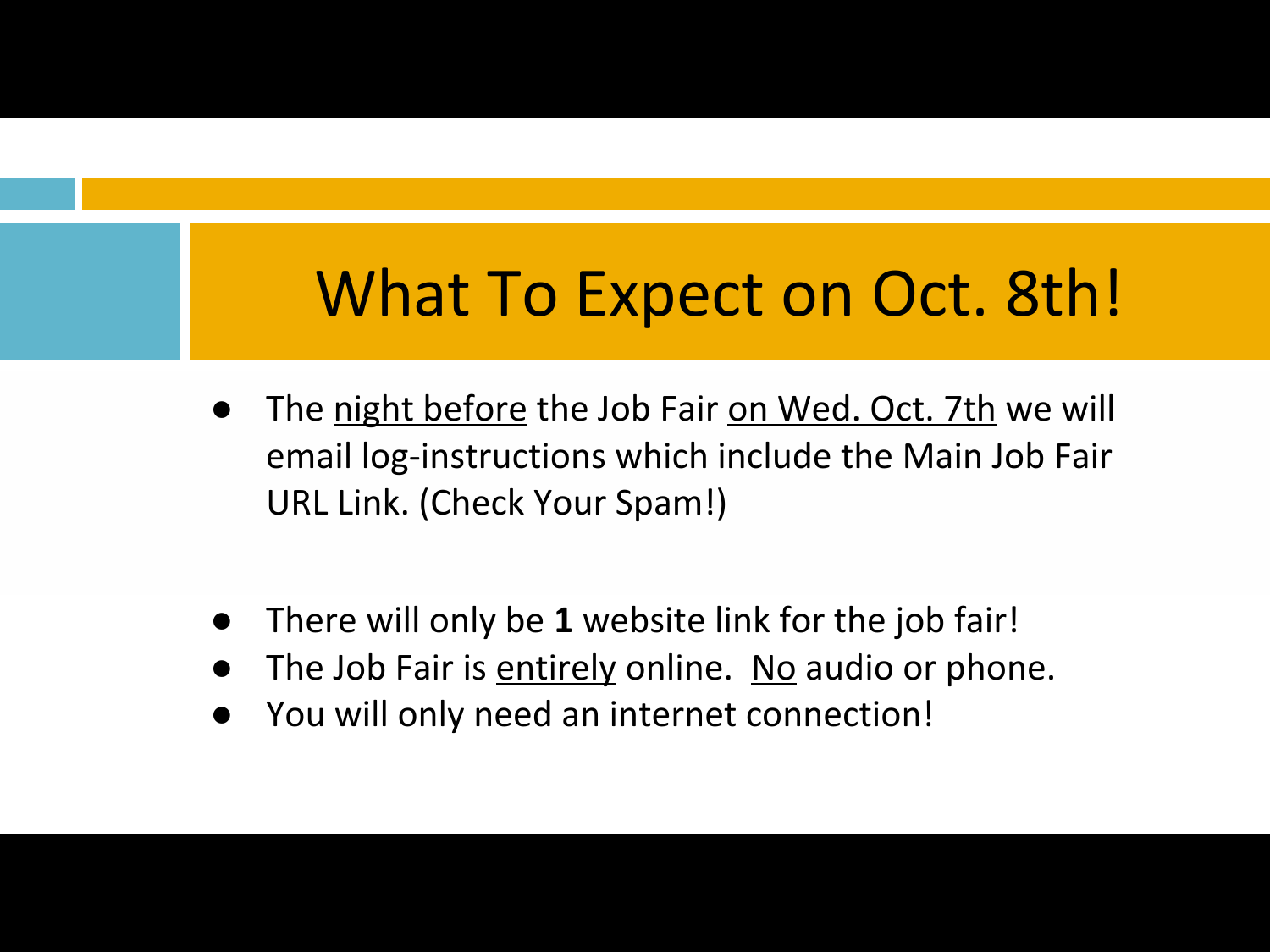### What To Expect on Oct. 8th!

- Top 2 sections on Job Fair webpage will be instructions and tips. You can read these the night before when you get the email.
- Section C (last section) on Job Fair webpage = Employer Chat area.
- This is where you will find all Employer Chat rooms.
- Will scroll up and down on the page to see all chat rooms.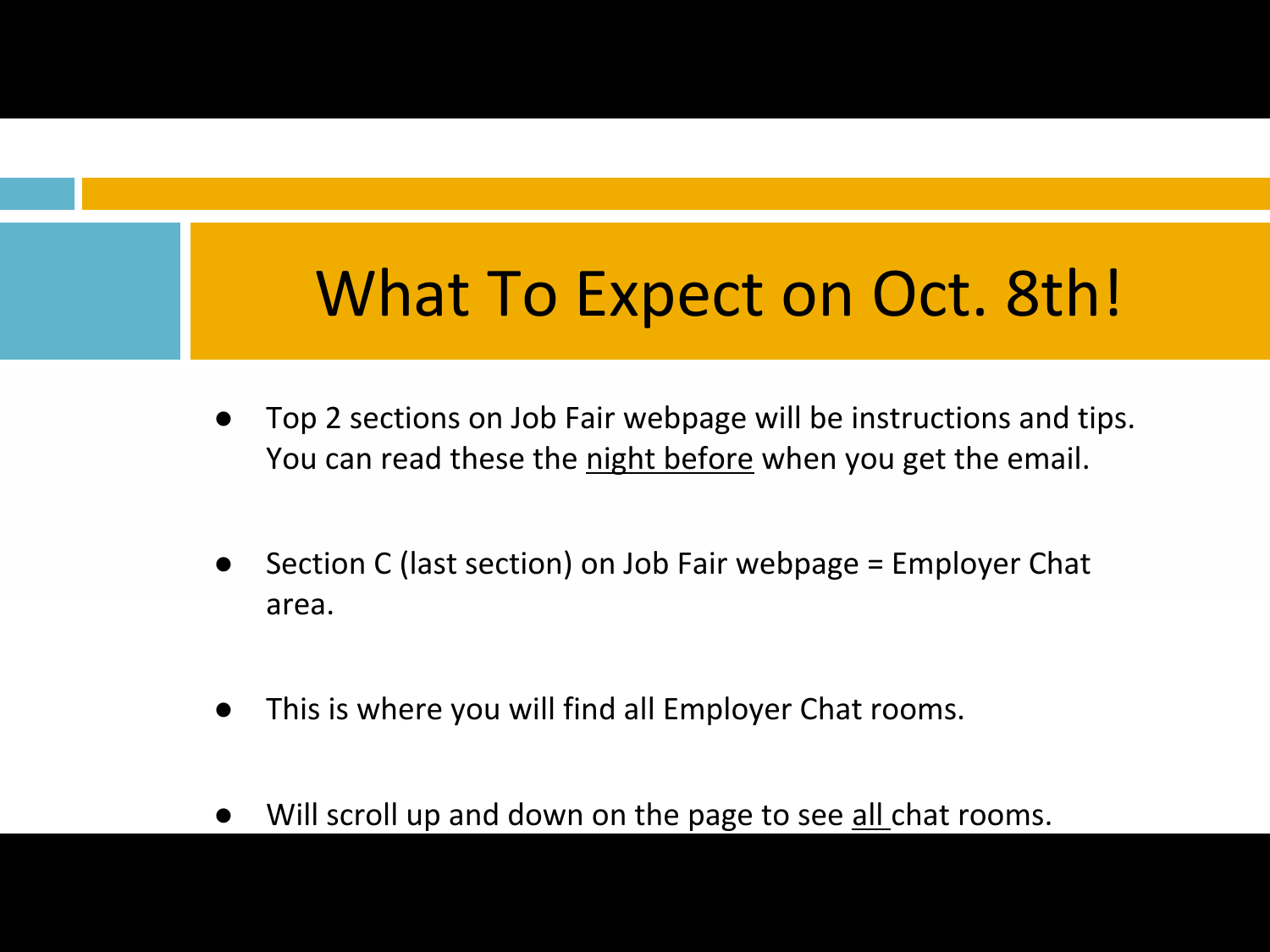|  | <b>Example of Employer Chat Room</b>                                      |  |  |  |
|--|---------------------------------------------------------------------------|--|--|--|
|  | Enter a User Name<br>Connect<br><sup>◎</sup> Java ○ Flash ○ Mobile / HTML |  |  |  |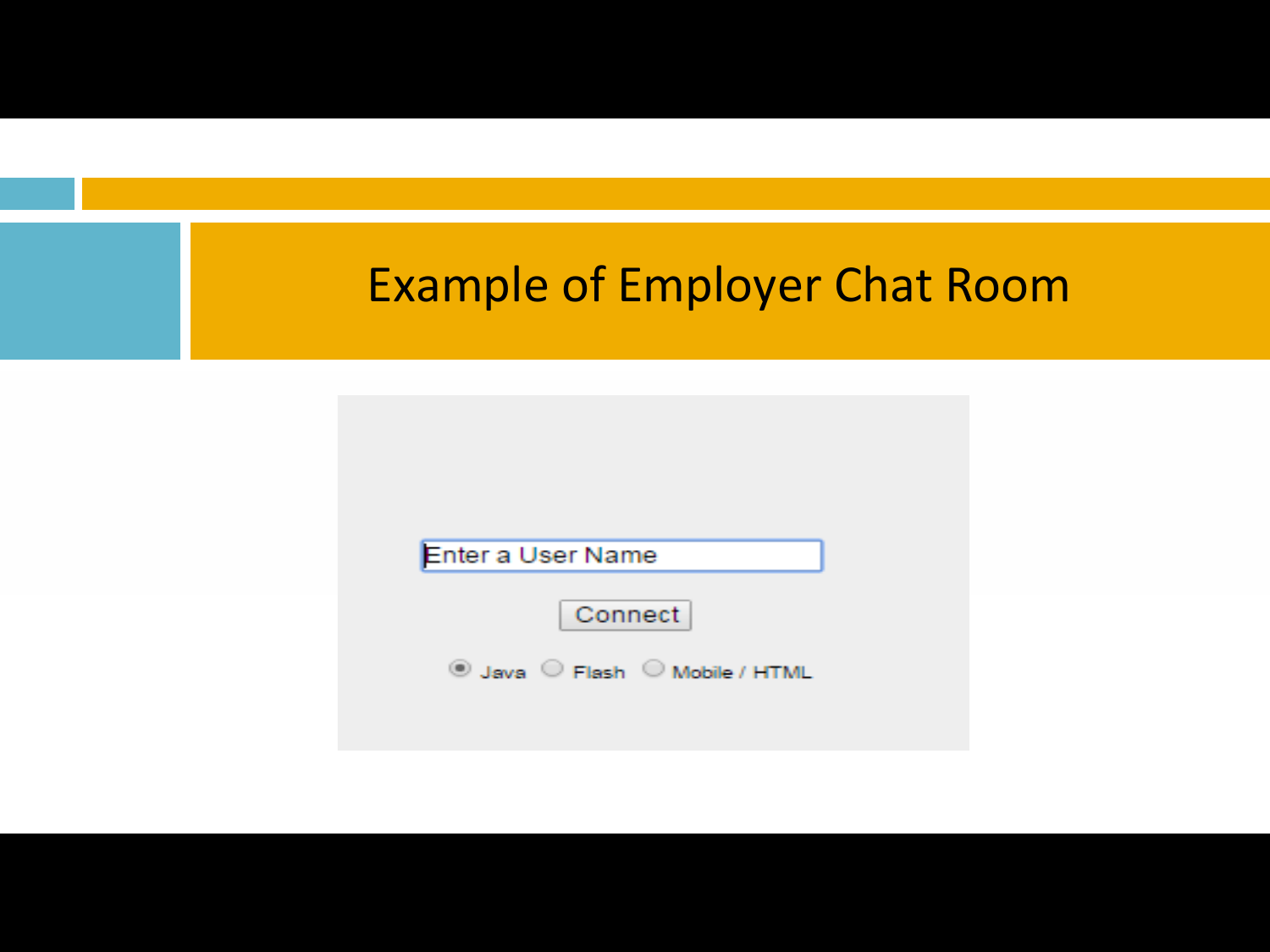#### ABOVE EACH CHAT ROOM WILL BE:

- **● Chat Number**
- **● Employer Name**
- **● Employer Logo**
- **● Oct 8th Schedule**
- **● Types of Jobs**
- **● States Hiring In**

#### Chatroom #3: Sutherland CloudSource



10:00 AM EDT - 4:00 PM EDT- only

JOB OPENINGS: Work At Home - only

**STATES HIRING IN: ANYWHERE USA - in the 48 contiguous states**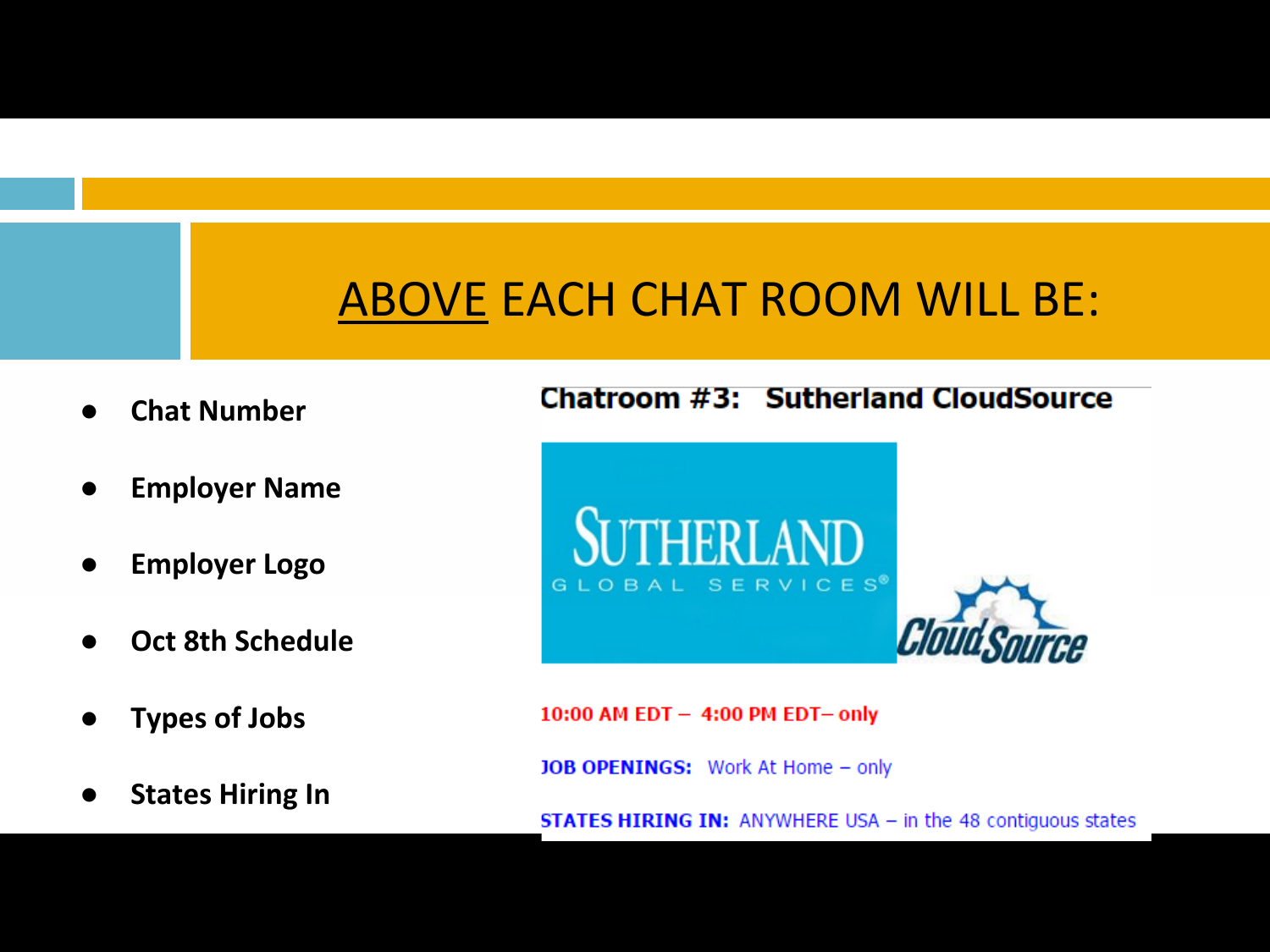### Where to Register for Job Fair

### Open to entire general public nationwide! **Must register online to attend:**

**Register @** [http://myemploymentoptions.com/register-for-virtual-job](http://myemploymentoptions.com/register-for-virtual-job-fair/)[fair/](http://myemploymentoptions.com/register-for-virtual-job-fair/)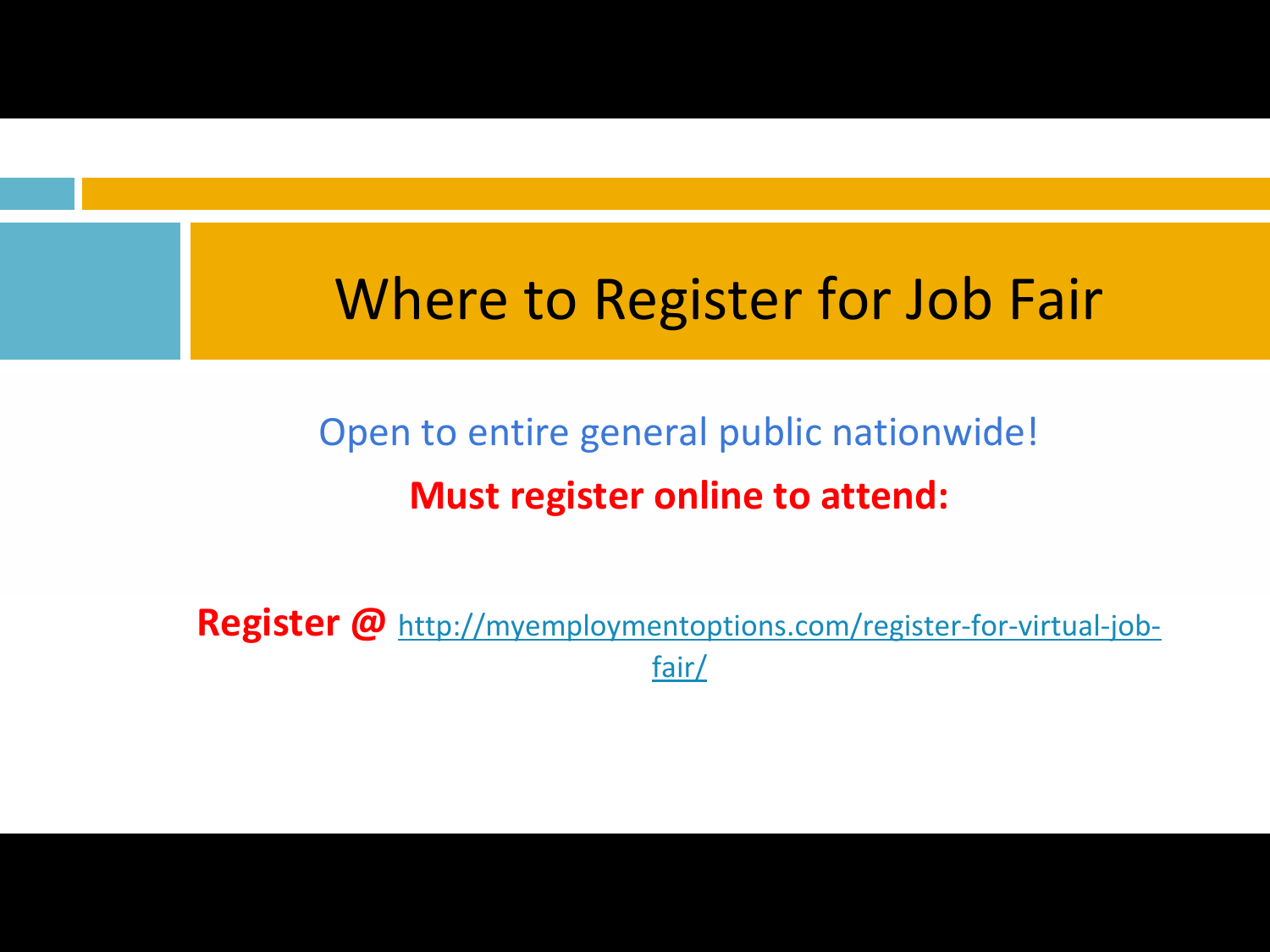#### Watch For Confirmation Email!

Email will contain 2 Important Items: Read ASAP!

1). A Link to a Test Site to Practice Early 2). Software Tips & Suggestions

If you do not receive it, email [ladler@myemploymentoptions.com](mailto:ladler@myemplyomentoptions.com)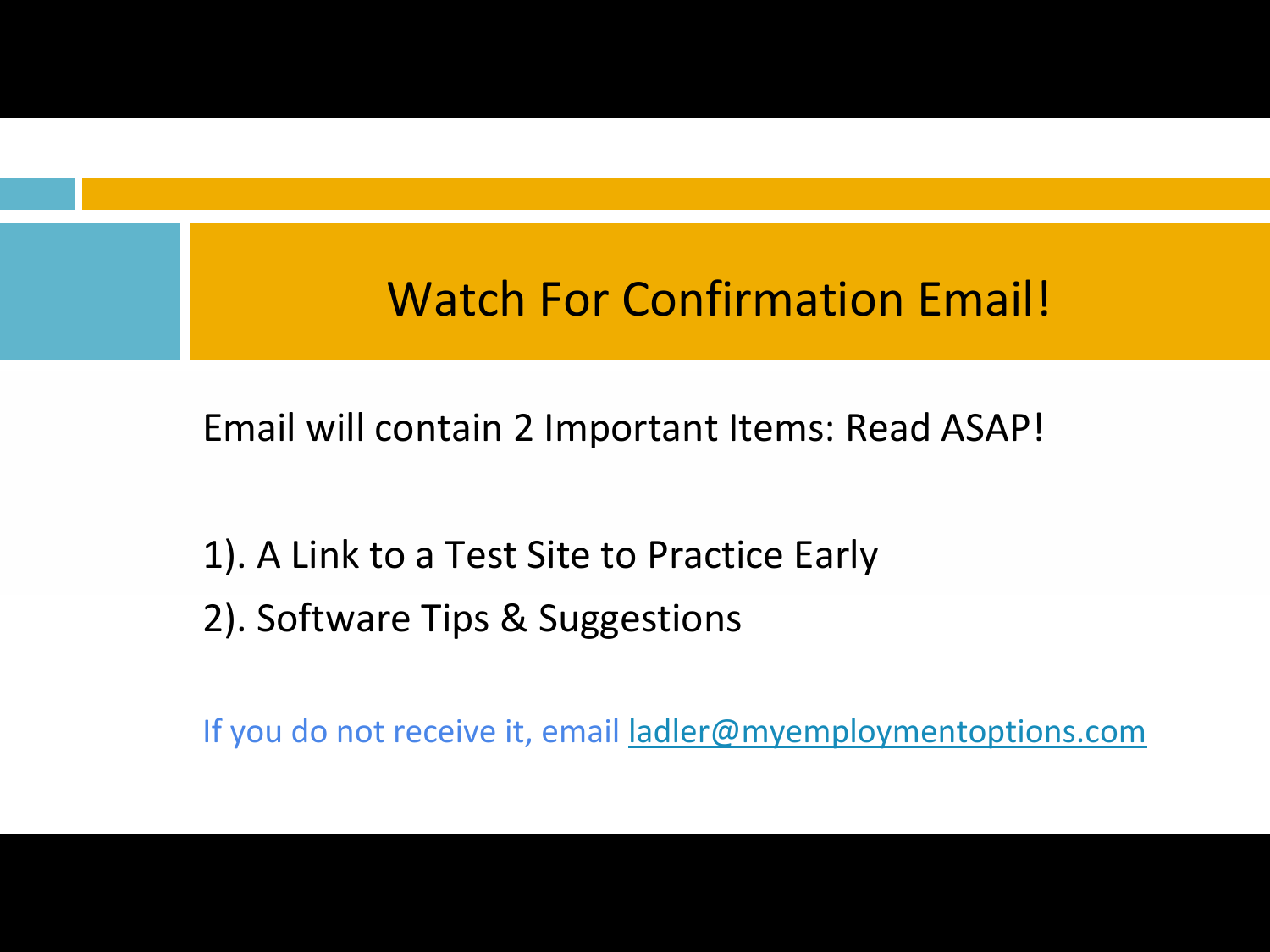

### Ticket to Work

Employment Options is a nationally-recognized Certified Social Security Administration (SSA) Employment Network for the Ticket to Work program, which provides employment services to people who receive SSDI or SSI.

We have been in business for over 20 years and handle both Work At Home and On-site job placement.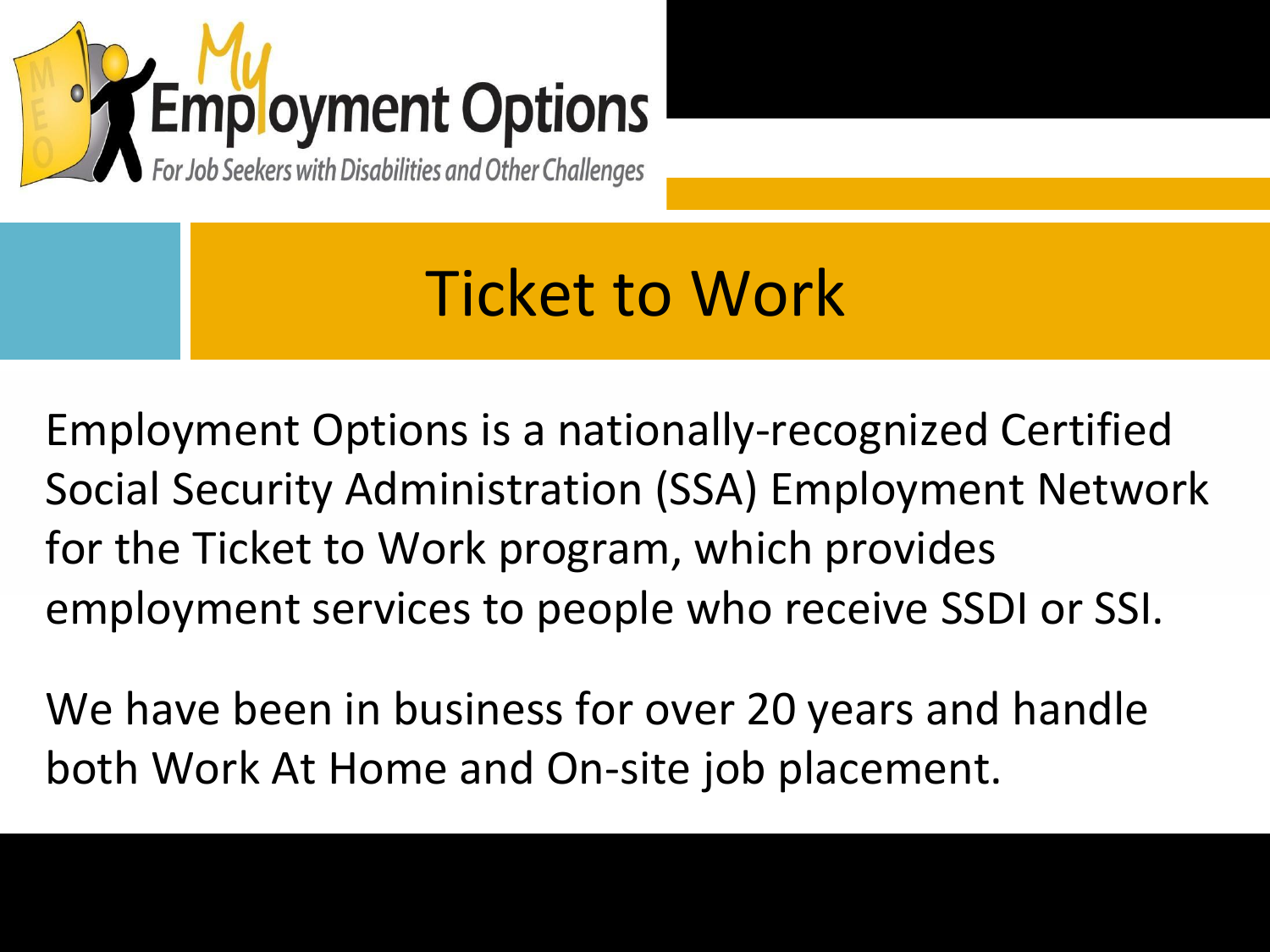

## For More Information

Visit our website MyEmploymentOptions.com

For any questions: email Lori@ [ladler@MyEmploymentOptions.com](mailto:ladler@MyEmploymentOptions.com)